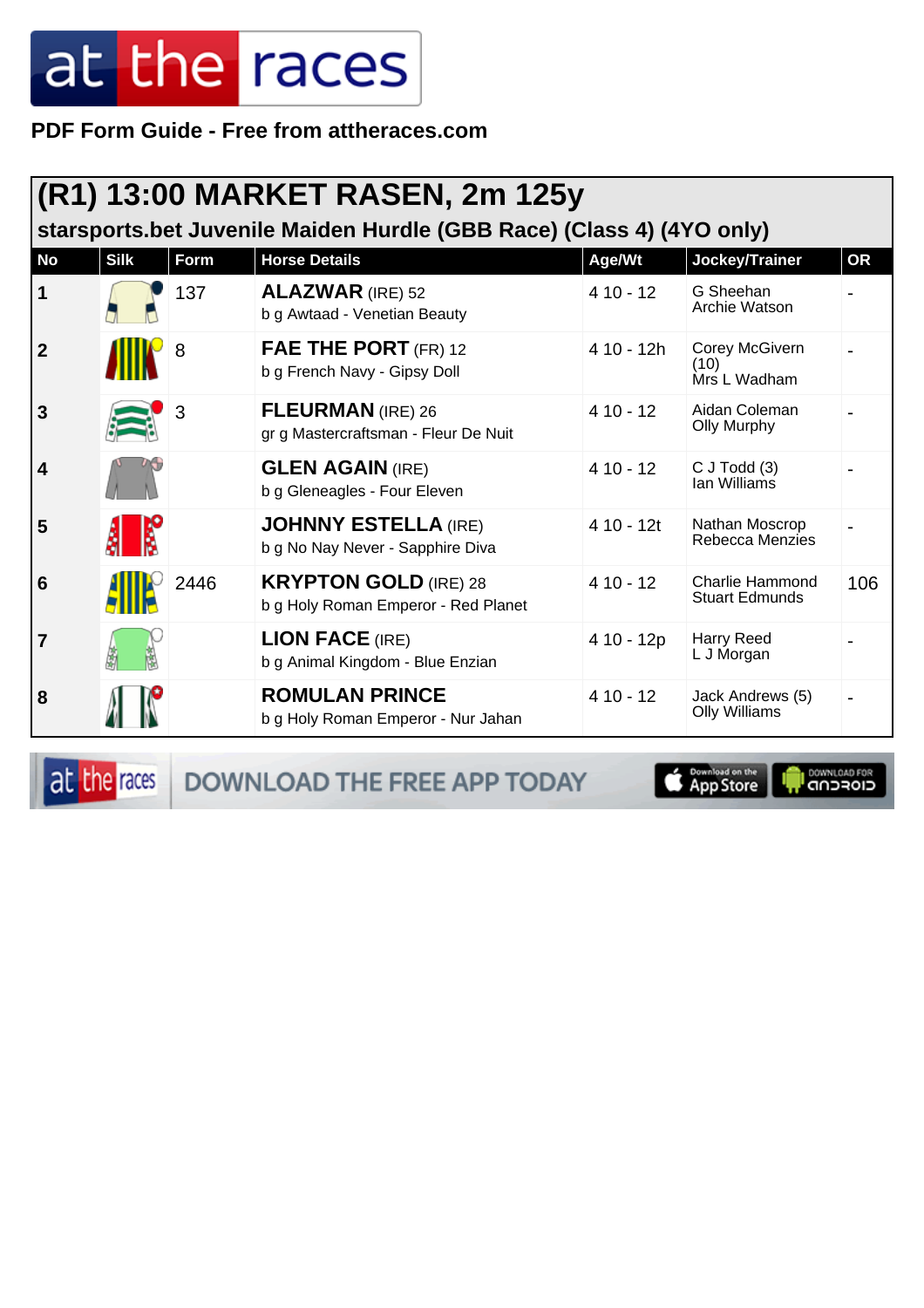**PDF Form Guide - Free from attheraces.com**

| $(R1)$ 13:20 TAUNTON, 2m 3f 1y<br>Anshin Security Conditional Jockeys' Handicap Hurdle (Class 5) (4YO plus) |             |              |                                                                  |             |                                         |           |  |  |
|-------------------------------------------------------------------------------------------------------------|-------------|--------------|------------------------------------------------------------------|-------------|-----------------------------------------|-----------|--|--|
| <b>No</b>                                                                                                   | <b>Silk</b> | Form         | <b>Horse Details</b>                                             | Age/Wt      | Jockey/Trainer                          | <b>OR</b> |  |  |
| $\vert$ 1                                                                                                   |             | 52/22-<br>7P | <b>HURRICANE MITCH (IRE) 50</b><br>b g Shirocco - Miss Mitch     | $711 - 12t$ | K Brogan<br>Harry Fry                   | 100       |  |  |
| $\overline{2}$                                                                                              |             | 2F-3327      | <b>CASPERS COURT</b> (IRE) 68 D<br>gr g Court Cave - Kindle Ball | $811 - 11$  | <b>Ben Godfrey</b><br>Kayley Woollacott | 99        |  |  |
| 3                                                                                                           |             | 5-6F6        | <b>PER VINO VERITAS 35</b><br>b g Arvico - Countess Point        | $711 - 10$  | Harry Kimber (6)<br>C L Tizzard         | 98        |  |  |
| 4                                                                                                           |             | 195/2-94     | <b>ELLEON</b> (FR) 23<br>b g Martaline - Ailette                 | 7 11 - 10p  | Caoilin Quinn (6)<br>W Greatrex         | 98        |  |  |
| 5                                                                                                           |             | 095/06       | <b>NOVUS ADITUS (IRE) 20</b><br>b g Teofilo - Novel Approach     | $611 - 6$   | Kieren Buckley (3)<br>N J Hawke         | 94        |  |  |
| 6                                                                                                           |             | 0/58675      | <b>WETANWINDY 19</b><br>br g Watar - Tinkwood                    | $711 - 6$   | Mitchell Bastyan (3)<br>M F Harris      | 94        |  |  |
| $\overline{7}$                                                                                              |             | 1-504F6      | TAKODA (IRE) 23<br>b g Doyen - Crimson Bow                       | $611 - 5t$  | <b>Fergus Gillard</b><br>Harriet Brown  | 93        |  |  |
| 8                                                                                                           |             | 6785P7       | <b>GET SUPREME</b> (IRE) 50<br>ch g Getaway - Supreme Supreme    | $911 - 11$  | Angus Cheleda<br><b>B</b> Barr          | 89        |  |  |
| 9                                                                                                           |             | 97-3306      | <b>ISLE OF ARON 90</b><br>gr g Kayf Tara - Maggie Aron           | $611 - 0$   | Charlie Price (3)<br>Tim Vaughan        | 88        |  |  |
| 10                                                                                                          |             | 004P0-P      | <b>TOAD OF TOAD HALL 75</b><br>b g Universal - Double Mead       | $610 - 11$  | <b>Conor Ring</b><br>Mrs Dunn           | 85        |  |  |
| 11                                                                                                          |             | 282-525      | <b>SAWPIT SIENNA 27</b><br>b m Dylan Thomas - Sawpit Supreme     | 7 10 - 10p  | Danny Burton<br>S Drinkwater            | 84        |  |  |
| 12                                                                                                          |             | 261446       | <b>KARAKORAM</b> 14 CD<br>b g Excelebration - Portrait           | 7 10 - 10tp | J A Anderson (5)<br><b>Grace Harris</b> | 84        |  |  |
| 13                                                                                                          |             | P-33371      | <b>THAT OLE CHESTNUT</b> (IRE) 15<br>ch g Fracas - Minnie Turbo  | $710 - 10$  | David Prichard<br>J Scott               | 84        |  |  |
| 14                                                                                                          |             | 4/608        | <b>HOT IN THE CITY 70</b><br>b m Eastern Anthem - Kasamba        | $810 - 7$   | <b>Bryan Carver</b><br>Robert Walford   | 81        |  |  |
| 15                                                                                                          |             | S-<br>P30P0  | <b>TOUT PARIS (FR) 12</b><br>b g Kapgarde - Parice De La Borie   | $710 - 6$   | Phillip Armson (3)<br>Mrs L J Young     | 80        |  |  |
| 16                                                                                                          |             | 309P6        | <b>DANZINI</b> (IRE) 22<br>br m Ocovango - Grainne Delight       | $610 - 6$   | Archie Bellamy (3)<br>Keiran Burke      | 80        |  |  |
| 17                                                                                                          |             | 0-3P062      | <b>HONESTLYNTRUFULLY</b> (IRE) 22<br>b g Getaway - Sixty Forty   | $610 - 6t$  | Jack Martin (10)<br>P J Hobbs           | 80        |  |  |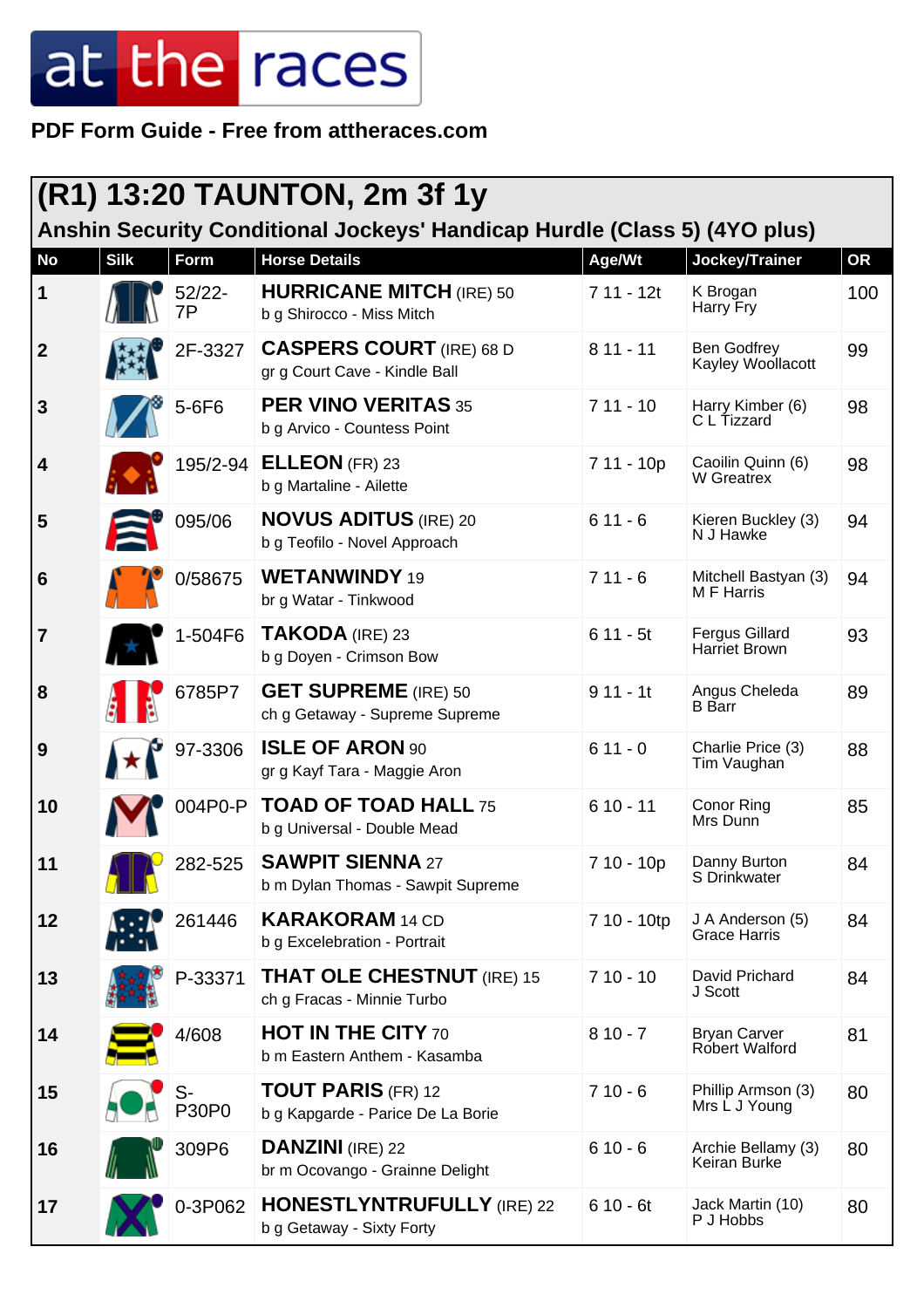**PDF Form Guide - Free from attheraces.com**

|                         | (R2) 13:35 MARKET RASEN, 2m 4f 139y<br>Follow starsports_bet On Twitter Mares' Handicap Hurdle (Class 4) (4YO plus) |         |                                                                   |             |                                             |           |  |  |  |
|-------------------------|---------------------------------------------------------------------------------------------------------------------|---------|-------------------------------------------------------------------|-------------|---------------------------------------------|-----------|--|--|--|
| <b>No</b>               | <b>Silk</b>                                                                                                         | Form    | <b>Horse Details</b>                                              | Age/Wt      | Jockey/Trainer                              | <b>OR</b> |  |  |  |
| $\mathbf 1$             |                                                                                                                     |         | 11-3165   DAZZLING GLORY (IRE) 24<br>b m Califet - Market Niche   | 7 11 - 12h  | Mr T Durrell (7)<br>D Skelton               | 118       |  |  |  |
| $\overline{2}$          |                                                                                                                     |         | P-F4435   MEGAN (GER) 34<br>ch m Lord Of England - Mrs Summersby  | $511 - 7$   | C Gethings<br><b>Stuart Edmunds</b>         | 113       |  |  |  |
| $\overline{3}$          |                                                                                                                     | 26-4151 | <b>LADY TREMAINE</b> (IRE) 15<br>b m Kalanisi - Lough Lein Leader | 7 11 - 2p   | <b>B S Hughes</b><br>D McCain Jnr           | 108       |  |  |  |
| $\overline{\mathbf{4}}$ |                                                                                                                     | 3-1246  | MALAITA 33<br>b m Malinas - Aimela                                | $611 - 2h1$ | Alex Edwards (3)<br>Mrs Melanie Rowley      | 108       |  |  |  |
| 5                       |                                                                                                                     | 533143  | <b>MERRY MISTRESS</b> (IRE) 49<br>br m Getaway - Merry Missed     | $610 - 10$  | Lilly Pinchin (5)<br>David Dennis           | 102       |  |  |  |
| 6                       |                                                                                                                     | 55P6U1  | <b>DESARAY GIRL (FR) 7</b><br>gr m Montmartre - Feria To Bitch    | $710 - 3$   | Emma Smith-<br>Chaston (7)<br>Micky Hammond | 95        |  |  |  |

at the races DOWNLOAD THE FREE APP TODAY

Download on the **IL DOWNLOAD FOR**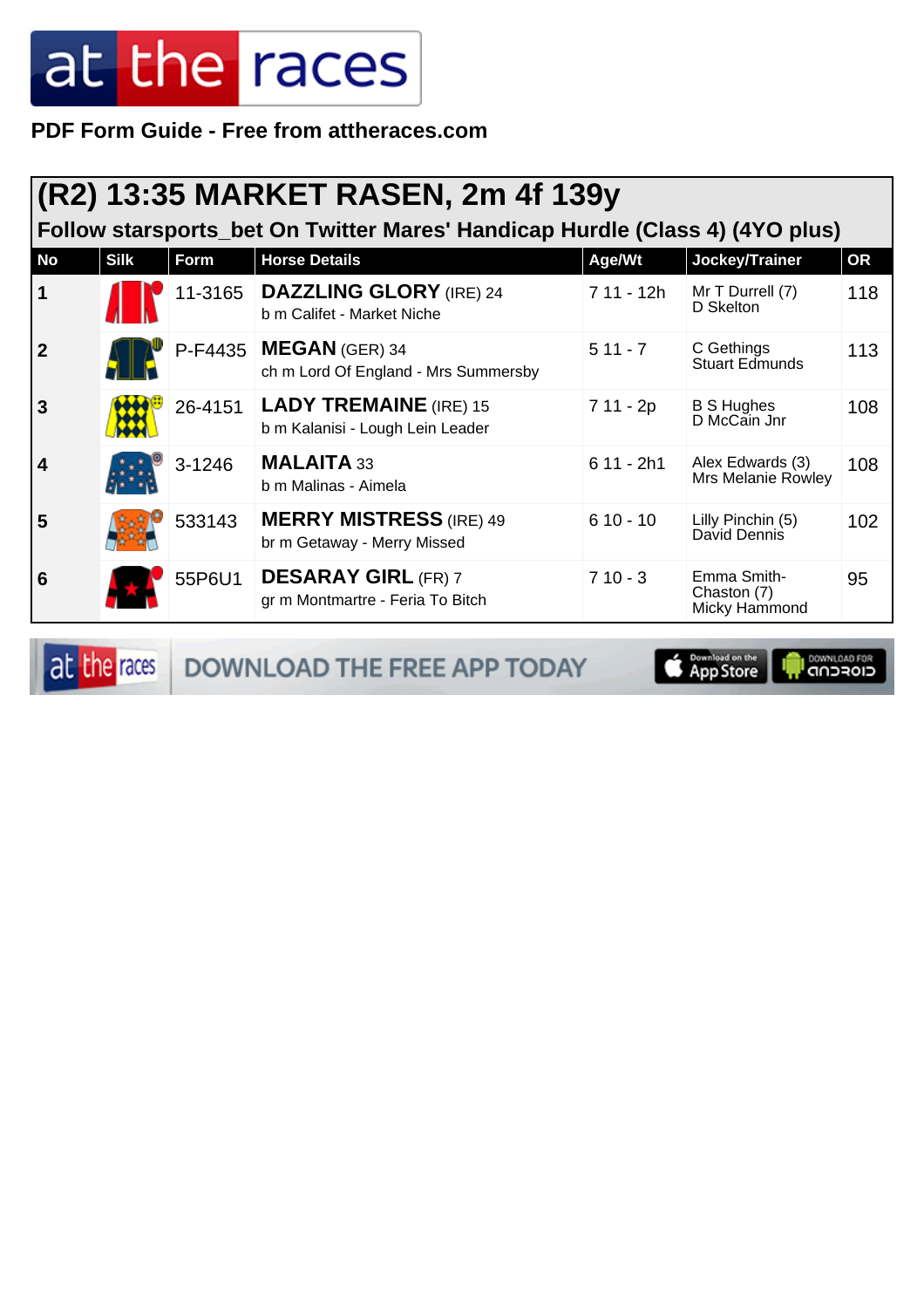**PDF Form Guide - Free from attheraces.com**

### **(R2) 13:55 TAUNTON, 2m 3f 1y**

**Royal Bath & West Of England Society EBF Mares' 'National Hunt' Novices' Hurdle (Class 4) (4YO plus)**

| <b>No</b>               | <b>Silk</b> | <b>Form</b> | <b>Horse Details</b>                                                  | Age/Wt      | Jockey/Trainer                       | <b>OR</b> |
|-------------------------|-------------|-------------|-----------------------------------------------------------------------|-------------|--------------------------------------|-----------|
| $\vert$ 1               |             | $1 - 11$    | <b>LADY ADARE (IRE) 35</b><br>b m Sholokhov - En Vedette              | $611 - 12t$ | J J Burke<br>Harry Fry               | 125       |
| $\overline{\mathbf{2}}$ |             | 121         | <b>PLENTY OF TIME (IRE) 19</b><br>b m Robin Des Champs - Give It Time | $611 - 7$   | Thomas Doggrell (7)<br>Harriet Brown | 121       |
| $\overline{3}$          |             | 655         | <b>KHALINA STAR 35</b><br>b m Kayf Tara - Alina Rheinberg             | $511 - 0t$  | <b>Rex Dingle</b><br>A J Honeyball   |           |
| $\vert$ 4               |             | $85 - 7$    | <b>LADY WILBERRY 52</b><br>br m Montmartre - Lady Willa               | $511 - 0$   | Thomas Bellamy<br>Keiran Burke       |           |
| 5                       |             | P15228      | <b>PEERLESS BEAUTY 43 BF</b><br>b m Phoenix Reach - Sudden Beat       | $611 - 0$   | P J Brennan<br>F O'Brien             |           |
| 6                       |             | 430-69      | <b>ROSE OHARA 77</b><br>b m Kayf Tara - Cinderella Rose               | $611 - 0t1$ | Page Fuller<br>Jamie Snowden         |           |
| 7                       |             | $97 - P$    | <b>WHAT A PLEASURE 20</b><br>gr m Al Namix - Emergence                | $611 - 0$   | J M Davies<br>C J Down               |           |
| 8                       |             | 38-9P       | <b>WIND FROM THE WEST 34</b><br>b m Shirocco - Free Thinking          | $511 - 0$   | Caoilin Quinn (7)<br>W Greatrex      |           |

at the races

DOWNLOAD THE FREE APP TODAY

**S** Download on the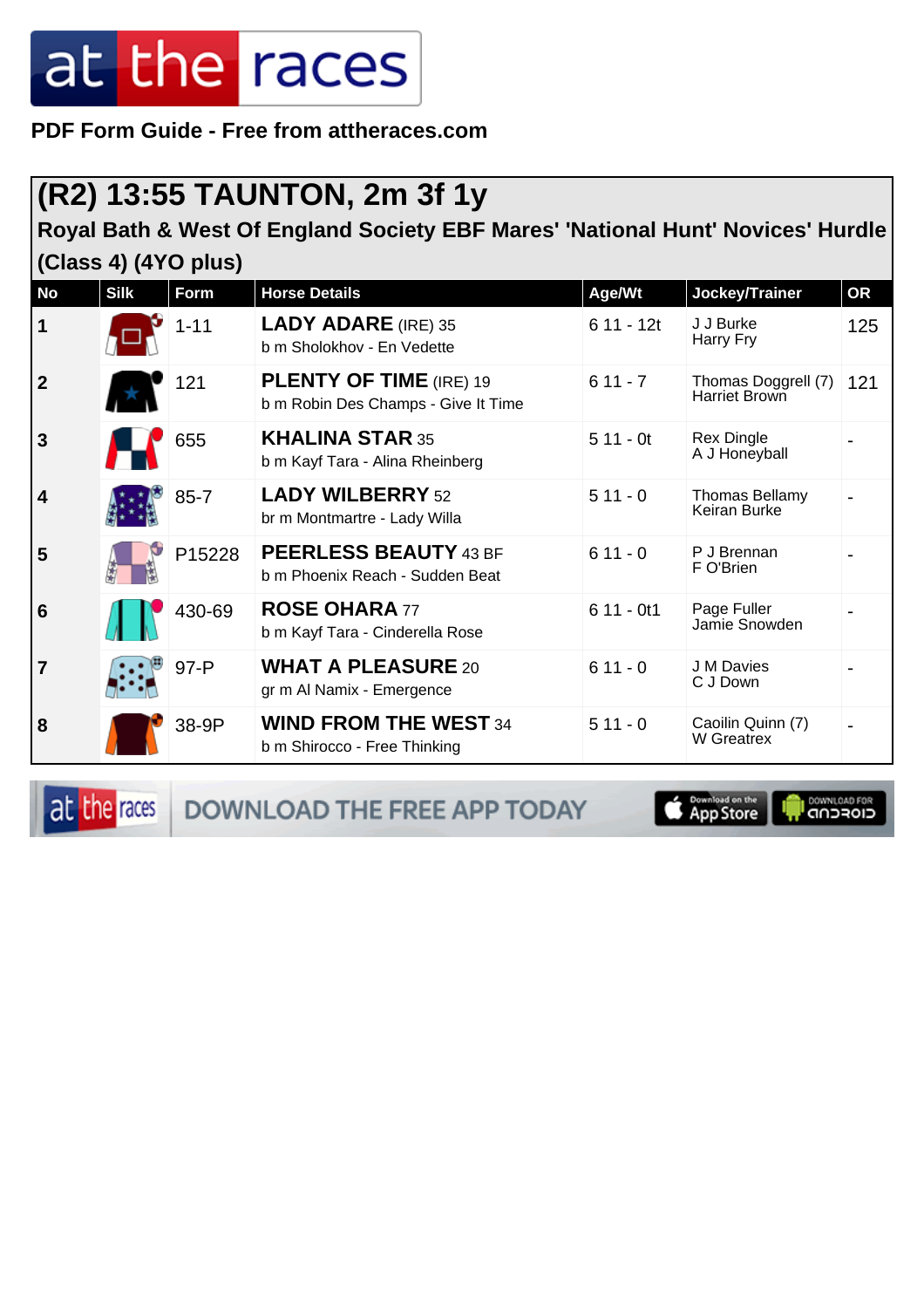**PDF Form Guide - Free from attheraces.com**

#### **(R3) 14:10 MARKET RASEN, 2m 125y**

**Call Star Sports On 08000 521 321 EBF Mares' 'National Hunt' Novices' Hurdle (GBB Race) (Class 3) (4YO plus)**

| <b>No</b>      | <b>Silk</b>                    | Form     | <b>Horse Details</b>                                                | Age/Wt     | Jockey/Trainer                      | <b>OR</b> |
|----------------|--------------------------------|----------|---------------------------------------------------------------------|------------|-------------------------------------|-----------|
| $\vert$ 1      |                                | 35       | <b>GENTLE CONNECTIONS 53</b><br>b m Gentlewave - Well Connected     | $511 - 0$  | Harry Skelton<br>D Skelton          |           |
| $\overline{2}$ |                                | 6704     | <b>LIVELY LIVVY 17</b><br>b m Passing Glance - All For Lily         | $511 - 0$  | Tom Midgley (5)<br>Mr M T Walford   |           |
| <b>3</b>       |                                | $1 - 62$ | <b>MARSH WREN 77</b><br>b m Schiaparelli - Carolina Wren            | $611 - 0$  | C Gethings<br><b>Stuart Edmunds</b> |           |
| $\overline{4}$ |                                | 466      | RIO SILVA 10<br>gr m Blue Bresil - A Cappella Lido                  | $511 - 0$  | David England<br>Olly Murphy        |           |
| 5              | $\frac{1}{2}$ or $\frac{1}{2}$ | 56P      | <b>SHESUPINCOURT 23</b><br>b m Court Cave - Supreme Cove            | $511 - 0$  | Callum Bewley<br><b>Ryan Potter</b> |           |
| <b>6</b>       |                                | 211      | <b>ILE DE JERSEY</b> (FR) 13<br>b f Night Wish - Zenita Des Brosses | $410 - 12$ | Nico de Boinville<br>N J Henderson  | 120       |

at the races DOWNLOAD THE FREE APP TODAY

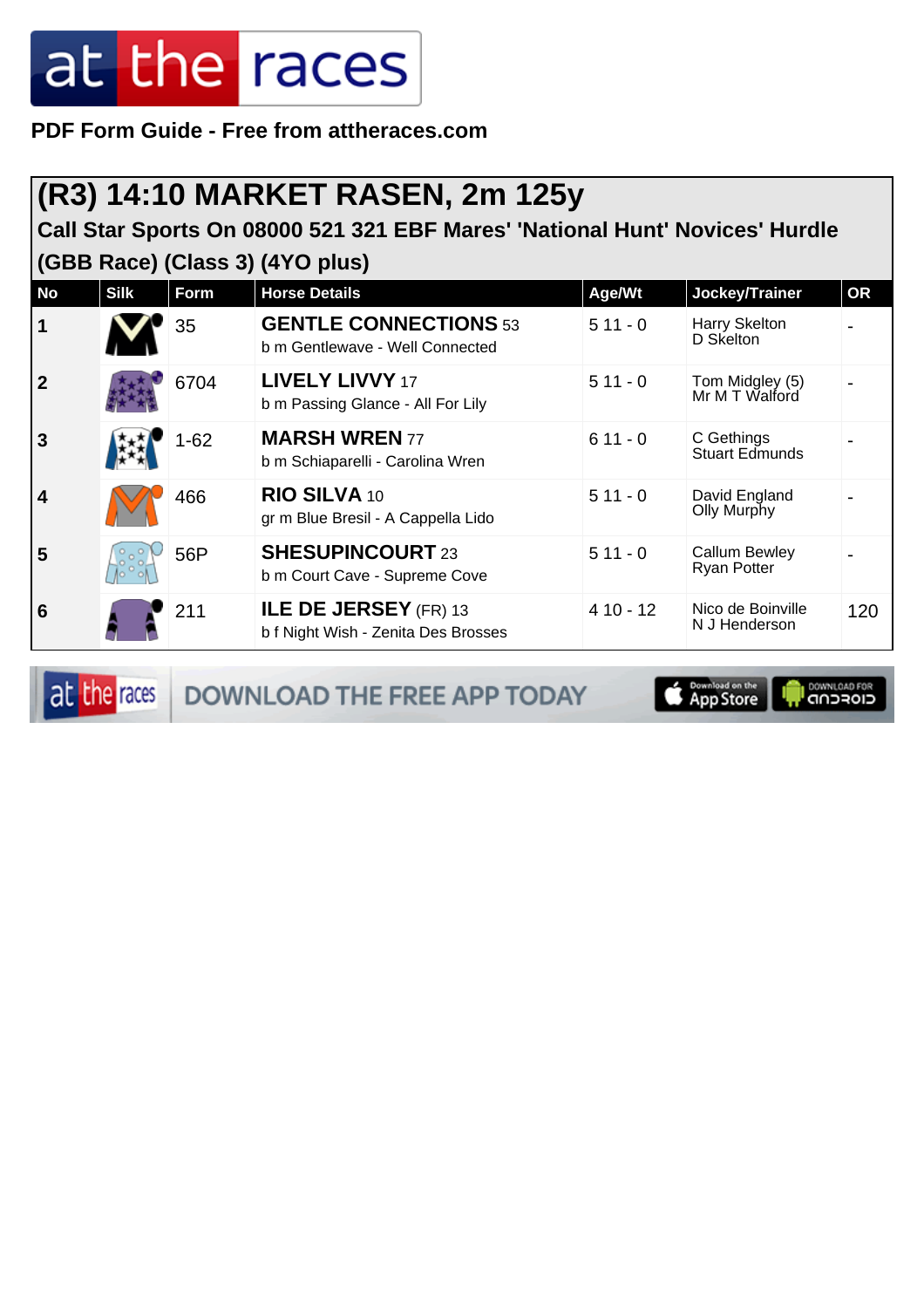**PDF Form Guide - Free from attheraces.com**

#### **(R3) 14:30 TAUNTON, 2m 104y**

**Royal Bath & West Of England Society Maiden Hurdle (GBB Race) (Class 4) (4YO plus)**

| <b>No</b>        | <b>Silk</b> | <b>Form</b> | <b>Horse Details</b>                                                        | Age/Wt       | Jockey/Trainer                                   | <b>OR</b> |
|------------------|-------------|-------------|-----------------------------------------------------------------------------|--------------|--------------------------------------------------|-----------|
| 1                |             | 5           | <b>ARISTOCRATE</b> (FR) 23 BF<br>b g Elusive City - Mitzi Blue              | $511 - 6b$   | Sam Twiston-Davies -<br>Dr R D P Newland         |           |
| $\boldsymbol{2}$ |             | 28          | <b>BOOLAMORE GLORY (IRE) 19</b><br>b g Ocovango - Go Sandy Go               | $511 - 6$    | Adam Wedge<br>Mrs Dunn                           |           |
| 3                |             | 6           | <b>CHEATING JACK (FR) 125</b><br>gr g Montmartre - Headdress                | $511 - 6$    | Kielan Woods<br><b>Ben Pauling</b>               |           |
| 4                |             | 8P9         | <b>ESTATE ITALIANA (USA) 19</b><br>b g Elusive Quality - Unaccompanied      | $511 - 6t$   | J J Burke<br>Mrs Dunn                            |           |
| 5                |             | 163         | <b>JEREMY THE JINN (IRE) 75</b><br>br g Jeremy - Phantom Waters             | $711 - 6$    | P J Brennan<br>F O'Brien                         |           |
| 6                |             | 4100        | <b>KAYF BAHA 27</b><br>b g Kayf Tara - Ishka Baha                           | $611 - 6h1$  | R P McLernon<br>Mrs Dunn                         |           |
| 7                |             | 35          | <b>LEISSIERES EXPRESS 35</b><br>b g Telescope - Maria Antonia               | $511 - 6$    | <b>Rex Dingle</b><br>J Scott                     |           |
| 8                |             | 56          | <b>MOURZOUK</b> (IRE) 76<br>b g Declaration Of War - Mouraniya              | $511 - 6$    | Alan Johns<br>Tim Vaughan                        |           |
| 9                |             | 233/8       | <b>STAAR</b> (IRE) 15<br>b g Sea The Stars - Bitooh                         | $811 - 6$    | <b>Harrison Beswick</b><br>(5)<br>Miss E J Baker |           |
| 10               |             | 05832/P     | <b>MARKMYWORD 14</b><br>b m Resplendent Glory - Spring Creek                | $910 - 13t1$ | Kieren Buckley (5)<br>J Tickle                   |           |
| 11               |             | 053         | <b>START POINT 20</b><br>b m Getaway - Allerford Annie                      | 6 10 - 13ht  | M G Nolan<br>R Mitford-slade                     |           |
| 12               |             | 8-641       | <b>INCA DE LAFAYETTE (FR) 111</b><br>gr g Gris De Gris - Queen De Lafayette | $410 - 8$    | H Cobden<br>P F Nicholls                         |           |
| 13               |             | 65          | <b>MOORLAND RAMBLER 33</b><br>b g Telescope - Fragrant Rose                 | $410 - 8$    | Chester Williams (3)<br>Mrs J Williams           |           |
| 14               |             | 3           | <b>PROFESSOR CALCULUS 54</b><br>b g Twilight Son - Roslea Lady              | $410 - 8$    | Tom Buckley (5)<br>N J Hawke                     |           |

at the races

DOWNLOAD THE FREE APP TODAY

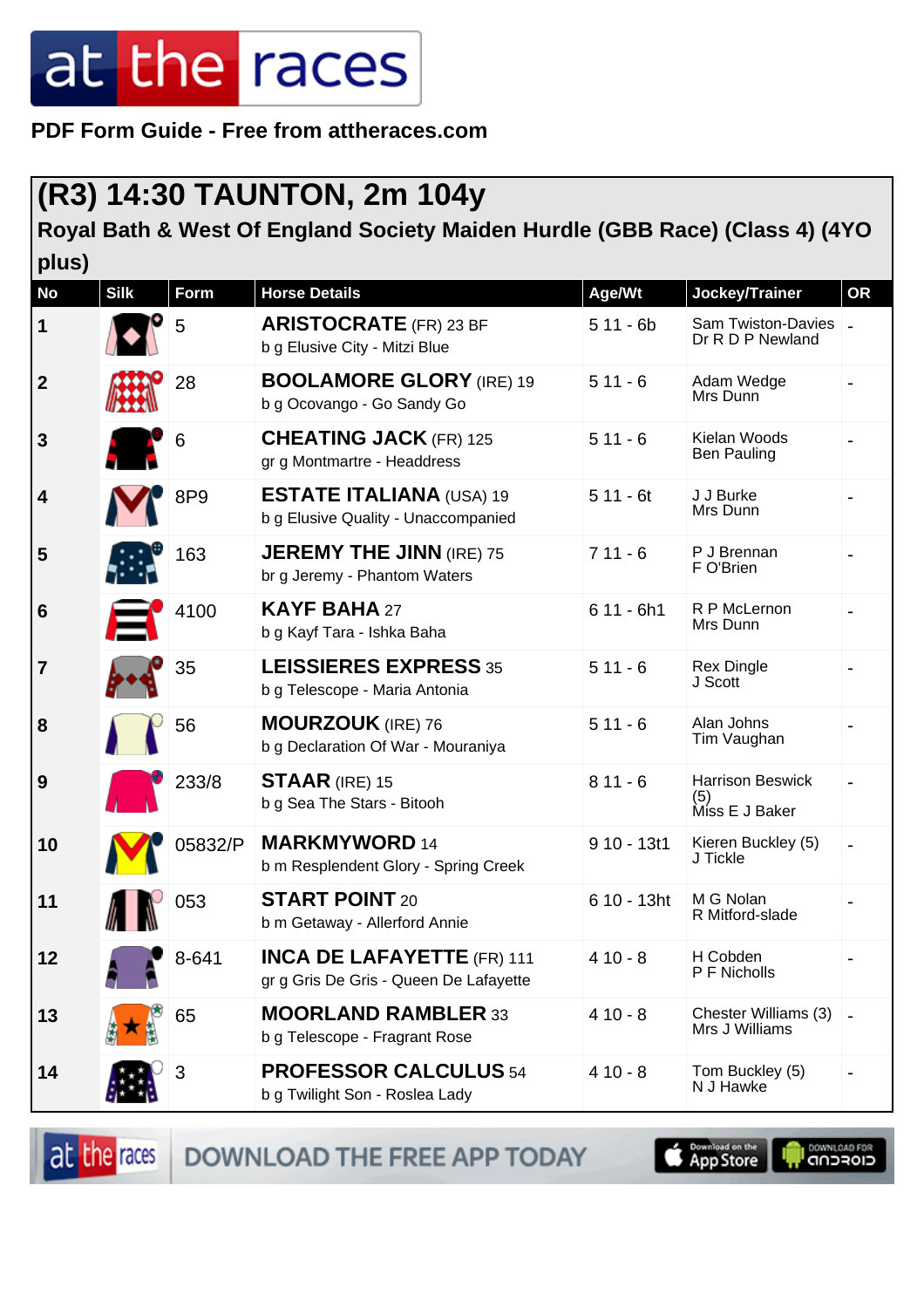**PDF Form Guide - Free from attheraces.com**

| (R4) 14:55 NAVAN, 2m 5f |             |             |                                                                            |              |                                     |     |  |
|-------------------------|-------------|-------------|----------------------------------------------------------------------------|--------------|-------------------------------------|-----|--|
|                         |             |             | Meath Farm Machinery Handicap Hurdle (80-102) (Div 1) (Class) (4YO plus)   |              |                                     |     |  |
| <b>No</b>               | <b>Silk</b> | <b>Form</b> | <b>Horse Details</b>                                                       | Age/Wt       | Jockey/Trainer                      | OR  |  |
| 1                       |             | /786R5      | <b>MACHINE LEARNER (GB) 22</b><br>b g Sir Percy - My First Romance         | $912 - 0t1p$ | R A Doyle<br>J F Levins             | 102 |  |
| $\boldsymbol{2}$        |             | 000942      | <b>UKNOWCARTY 24</b><br>b g Mahler - Robin The Pink                        | $511 - 11$   | J G Gilligan (7)<br>P J Gilligan    | 99  |  |
| 3                       |             | 157593      | EVER SO COOL 73<br>b m Shantou - Cool Cool                                 | $711 - 10h$  | Sam Ewing<br><b>G</b> Elliott       | 98  |  |
| 4                       |             | 2F5F47      | <b>STANSFIELD 17</b><br>b g Thousand Words - Pandalute                     | $811 - 9$    | S Fitzgerald (5)<br>Paul Traynor    | 97  |  |
| 5                       |             | 8/98-879    | <b>FOLLOW THE CROWD 52</b><br>bay g Jeremy - Conrich                       | 7 11 - 8p1   | M P Walsh<br>A A Howard             | 96  |  |
| 6                       |             | 1033P8      | <b>CALL ME FREDDIE</b> (GB) 13<br>ch g Black Sam Bellamy - Still Runs Deep | $711 - 7b$   | R Deegan (3)<br>P Nolan             | 95  |  |
| $\overline{7}$          |             | 36-500      | <b>CARRIGEEN CASTLE 37</b><br>b g Doyen - Carrigeen Kariega                | $611 - 7$    | K M Donoghue<br>J T R Dreaper       | 95  |  |
| 8                       |             | 27F/745     | <b>MISTY HOLLOW 357</b><br>b g Beat Hollow - Storm Whistle                 | $911 - 7t$   | C D Timmons (3)<br>E Cawley         | 95  |  |
| 9                       |             | 40/U864     | <b>NATHANIEL'S DREAM (GB) 52 BF</b><br>b g Nathaniel - Damelina            | 7 11 - 7h1t  | <b>B J Cooper</b><br>A J Martin     | 95  |  |
| 10                      |             | 000         | <b>HUCKLEBERRY ROCK 58</b><br>b g Milan - Cashelard Lady                   | $511 - 4$    | K C Sexton<br><b>Shane Crawley</b>  | 92  |  |
| 11                      |             | 6660-F4     | <b>HIDDEN DILEMMA 15</b><br>b m Winged Love - Kiss Jolie                   | $911 - 3p$   | J J Slevin<br>S R B Crawford        | 91  |  |
| 12                      |             | 47-8P57     | <b>ASK AND ANSWER 9 C</b><br>b g Ask - Final Bond                          | $911 - 1tp$  | S F O'Keeffe<br>S Aherne            | 89  |  |
| 13                      |             | 7249-80     | <b>DRAGON'S PASS 66 C</b><br>b m Dragon Pulse - Little Left Girl           | $611 - 0t1$  | S W Flanagan<br>Mrs D Foster        | 88  |  |
| 14                      |             | $0/86 - P$  | <b>TWO FOR THE ROAD 56</b><br>br g Masterofthehorse - Accountancy Native   | $811 - 0$    | P T Enright<br>E Cawley             | 88  |  |
| 15                      |             | 7605P8      | <b>FLASHTHELIGHTS 58</b><br>b g Leading Light - Kilbarry Cliche            | $610 - 13t$  | Mr M McConville (7)<br>S McConville | 87  |  |
| 16                      |             | 9-5P08F     | <b>JOURNEY WEST 22</b><br>b g Westerner - Montecateno                      | $610 - 13$   | D F O'Regan<br>C A McBratney        | 87  |  |
| 17                      |             | 708         | <b>GETAWAY ABBEY 171</b><br>b m Getaway - Milanabbey                       | $610 - 12$   | M P O'Connor (5)<br>Shane O'brien   | 86  |  |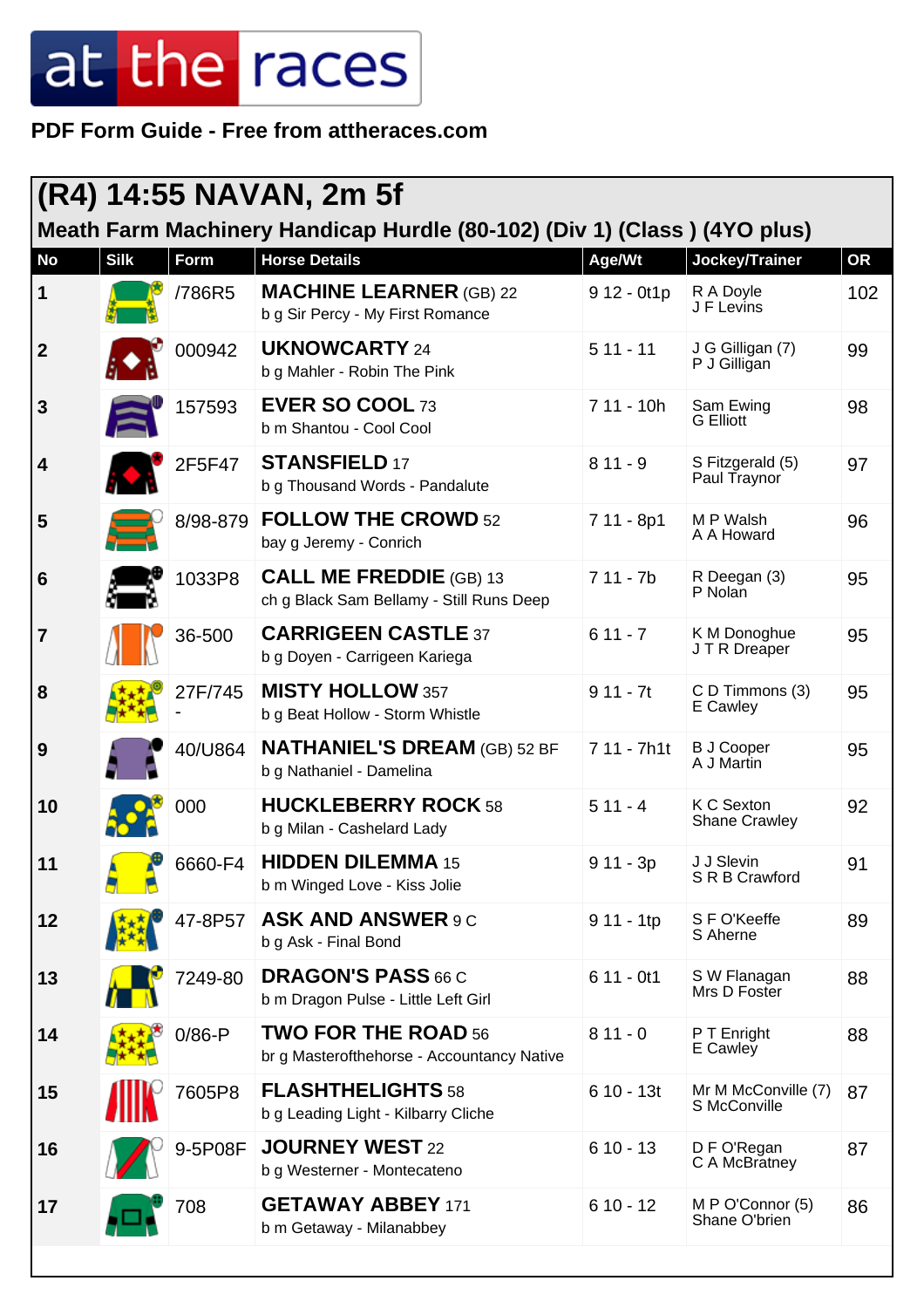| 18 |           | 000P    | <b>THAT'S ME FINISHED 58</b><br>b g Presenting - Another Tempest | $510 - 11$  | S D Torrens<br>N C Kelly        | 85 |
|----|-----------|---------|------------------------------------------------------------------|-------------|---------------------------------|----|
| 19 | ိႏိ<br>Λo | P-70079 | <b>LIGHT HEIDI 22</b><br>b m Leading Light - Room Seven          | $610 - 10t$ | P J Carberry<br>Matthew J Śmith | 84 |
| 20 |           | 0000    | <b>HILLSIN 23</b><br>b g Hillstar - Mausin                       | $410 - 7$   | L P Dempsey<br>G P Cromwell     | 95 |
| 21 |           | 048934  | <b>LADY L'LEROM 22</b><br>ch m Ask - Born To Dazzle              | 7 10 - 6bt  | Reserve 1<br>Shane Nolan        | 80 |
| 22 |           | 080/00  | <b>LILLY BANNER 68</b><br>b m Arctic Cosmos - Plan Bea           | $810 - 6$   | Reserve 2<br>N C Kelly          | 80 |

DOWNLOAD THE FREE APP TODAY

App Store U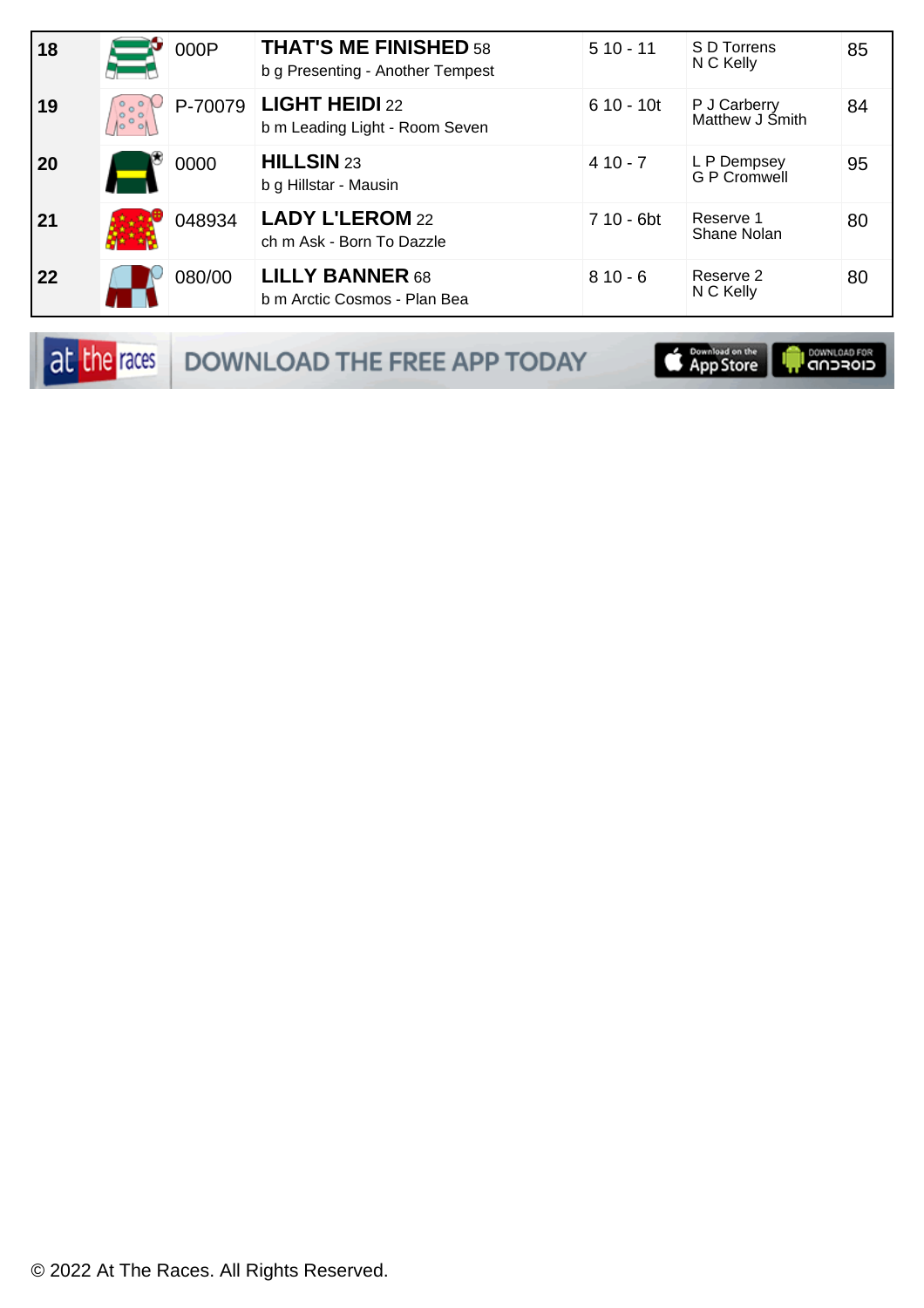PDF Form Guide - Free from attheraces.com

|                  | $(R4)$ 15:05 TAUNTON, 2m 7f 3y                                   |                                    |                                                                         |              |                                           |           |  |  |
|------------------|------------------------------------------------------------------|------------------------------------|-------------------------------------------------------------------------|--------------|-------------------------------------------|-----------|--|--|
|                  | Weatherbys Nhstallions.co.uk Handicap Chase (Class 4) (5YO plus) |                                    |                                                                         |              |                                           |           |  |  |
| <b>No</b>        | <b>Silk</b>                                                      | Form                               | <b>Horse Details</b>                                                    | Age/Wt       | Jockey/Trainer                            | <b>OR</b> |  |  |
| 1                |                                                                  | 27P2-P2                            | <b>BRIANSTORM</b> (IRE) 14 C<br>b g Brian Boru - Coco Moon              | $1011 - 12$  | <b>Charlie Deutsch</b><br>Miss V Williams | 119       |  |  |
| $\boldsymbol{2}$ |                                                                  | 20/9755                            | <b>MULCAHYS HILL (IRE) 12</b><br>b g Brian Boru - Belsalsa              | $1011 - 11v$ | Caoilin Quinn (7)<br><b>W</b> Greatrex    | 118       |  |  |
| 3                |                                                                  | 7P-572P                            | <b>COOLDINE BOG</b> (IRE) 20<br>b g Court Cave - Express Mail           | $911 - 10$   | Max Kendrick<br>F O'Brien                 | 117       |  |  |
| 4                |                                                                  | 12426-3                            | <b>PREMIUMACCESS</b> (IRE) 15<br>b g Milan - De Loose Mongoose          | $711 - 8t$   | <b>Brendan Powell</b><br>C L Tizzard      | 115       |  |  |
| 5                |                                                                  | 334413                             | <b>ESPRIT DE SOMOZA (FR) 33 C</b><br>b g Irish Wells - Topaze De Somoza | $811 - 8t$   | Chester Williams (3)<br>Mrs J Williams    | 115       |  |  |
| 6                |                                                                  | 3-54352                            | <b>LARKBARROW LAD 33</b><br>b g Kayf Tara - Follow My Leader            | $911 - 3bt$  | T J O'Brien<br>P J Hobbs                  | 110       |  |  |
| $\overline{7}$   |                                                                  |                                    | 61-PP14   WICK GREEN 65<br>b g Sagamix - Jolly Dancer                   | $911 - 3$    | <b>Nick Scholfield</b><br>Mrs J Mason     | 110       |  |  |
| 8                |                                                                  | 124374                             | <b>SOME DETAIL (IRE) 14 D</b><br>b g Getaway - You Should Know Me       | $811 - 1$    | Kieren Buckley (5)<br>N J Hawke           | 108       |  |  |
| 9                |                                                                  | 8/2P-3P                            | <b>MILLBANK FLYER (IRE) 95</b><br>b g Milan - The Last Bank             | $711 - 0t$   | J J Burke<br>Harry Fry                    | 107       |  |  |
| 10               |                                                                  | 4-640                              | <b>LADY STANHOW 34</b><br>br m Getaway - Loxhill Lady                   | $710 - 0$    | James Best<br>J G Cann                    | 93        |  |  |
|                  |                                                                  | Long Handicap: Lady Stanhow 9 - 13 |                                                                         |              |                                           |           |  |  |



DOWNLOAD THE FREE APP TODAY

**S** Pownload on the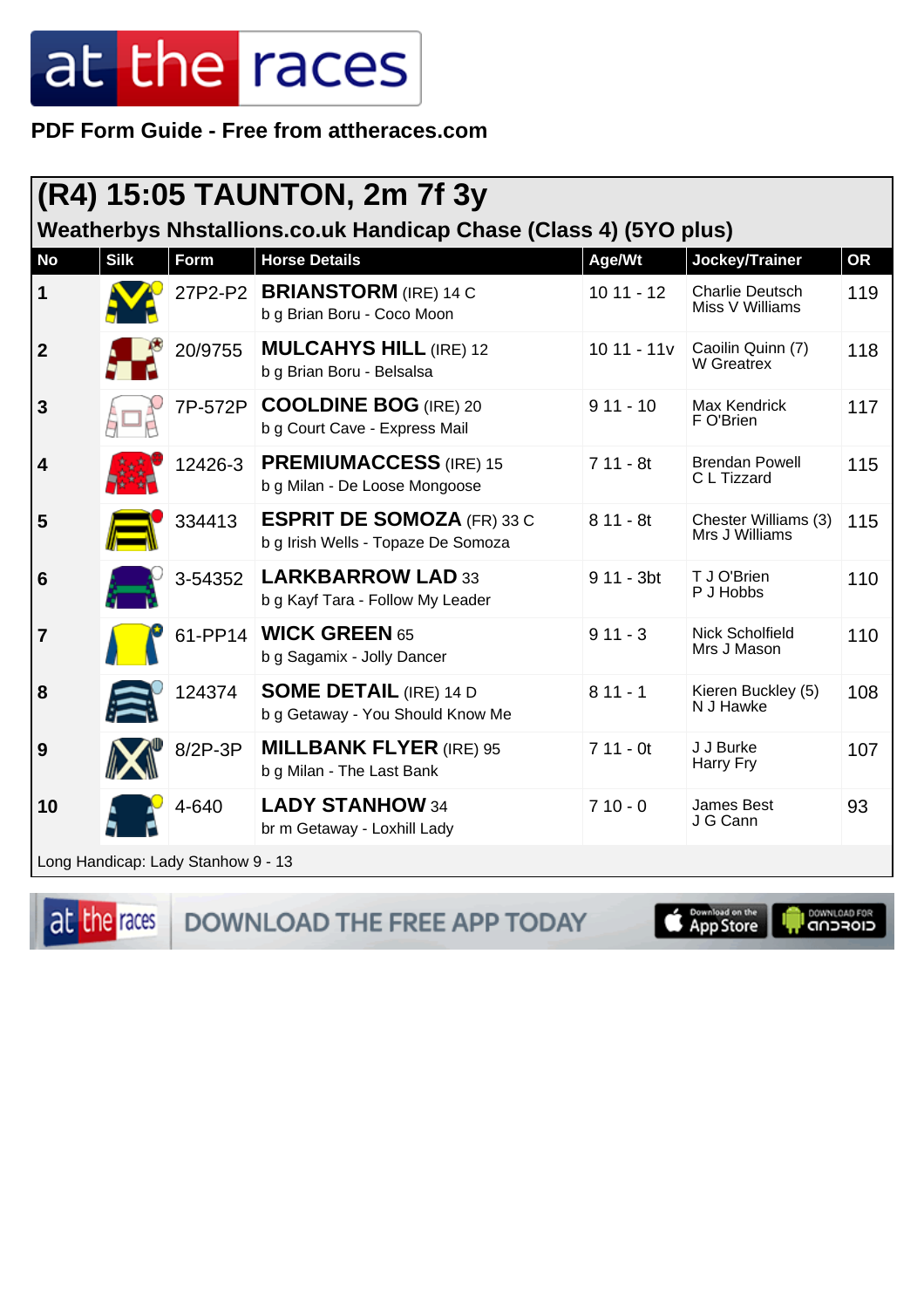**PDF Form Guide - Free from attheraces.com**

|           |             |             | (R5) 15:20 MARKET RASEN, 2m 3f 34y                                        |              |                                     |           |
|-----------|-------------|-------------|---------------------------------------------------------------------------|--------------|-------------------------------------|-----------|
|           |             |             | Star Sports Bet Pipped?! Offer Handicap Chase (Class 5) (5YO plus)        |              |                                     |           |
| <b>No</b> | <b>Silk</b> | Form        | <b>Horse Details</b>                                                      | Age/Wt       | Jockey/Trainer                      | <b>OR</b> |
|           |             | 24-2247     | <b>VOYAGE DE RETOUR (IRE) 47</b><br>b g Craigsteel - Taipers              | 10 12 - 7p1  | Tom Cannon<br><b>T</b> Lawes        | 107       |
| 2         |             | P-<br>08PP9 | <b>ZOLFO (IRE) 27 CD</b><br>gr g Cloudings - Hardy Lamb                   | $1011 - 10v$ | Sean Quinlan<br>J Candlish          | 96        |
| 3         |             | 590711      | <b>RADETZKY MARCH (IRE) (EX7) 5</b><br>b g Imperial Monarch - Madgehil    | $711 - 8t$   | David Noonan<br>L J Morgan          | 94        |
| 4         |             | 98-654      | <b>EDMOND DANTES (FR) 66 BF</b><br>b g Walk In The Park - Divine Surprise | $610 - 12$   | <b>B S Hughes</b><br>Ruth Jefferson | 84        |
| 5         |             | 64117-8     | <b>GETAWAY NORTH 56 CD</b><br>b g Getaway - Kings Equity                  | $910 - 11p$  | Kevin Jones<br>Charles & Pogson     | 83        |
| 6         |             | 73-         | <b>THELONGWAYAROUND (IRE) 13</b><br>b g Fruits Of Love - Brass Neck       | $910 - 9p$   | Ryan Mania<br>Mrs S J Smith         | 81        |

at the races DOWNLOAD THE FREE APP TODAY

App Store **OWNLOAD FOR**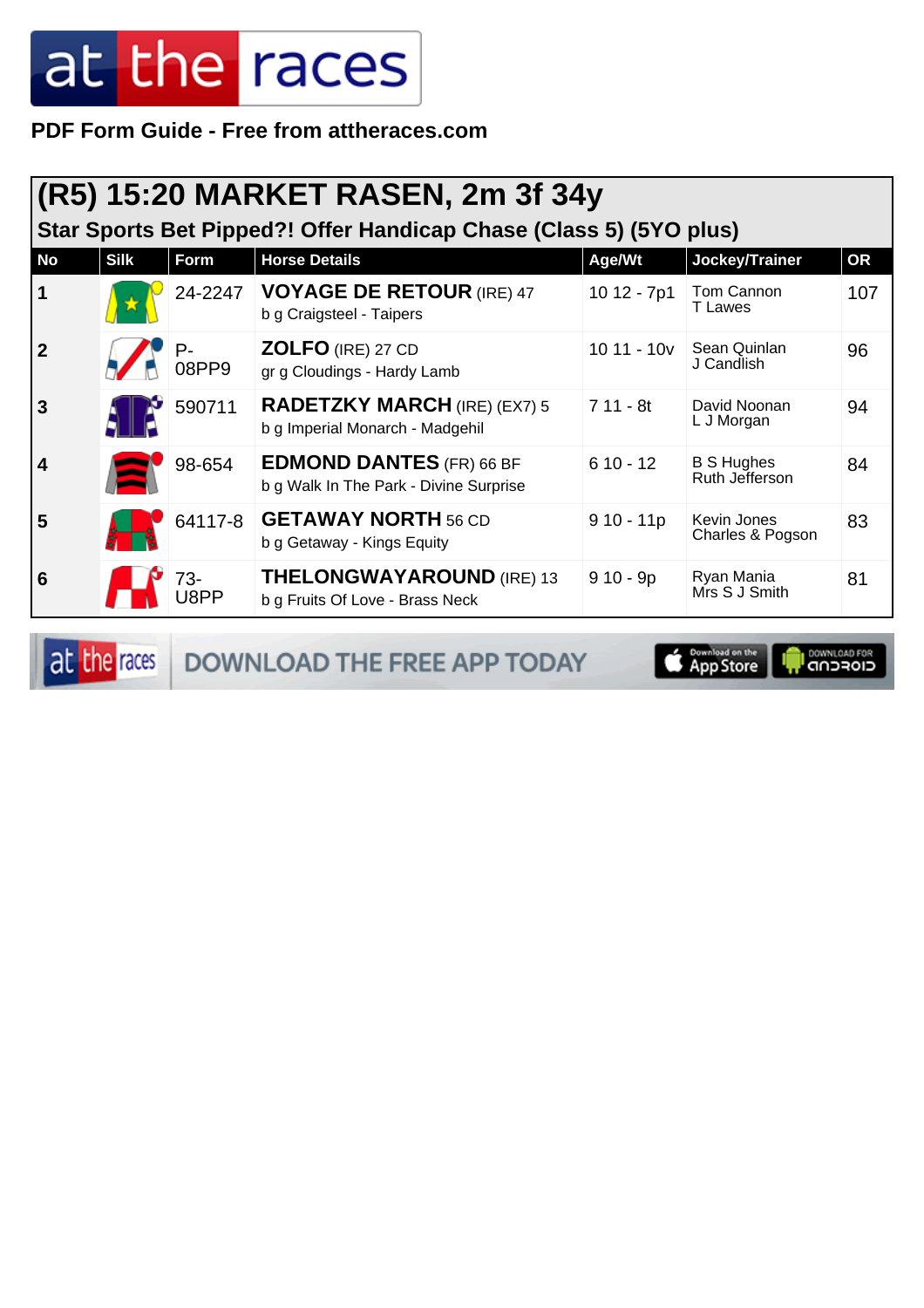**PDF Form Guide - Free from attheraces.com**

### **(R5) 15:40 TAUNTON, 2m 104y**

**Weatherbys Cheltenham Festival Betting Guide Handicap Hurdle (GBB Race)**

**(Class 2) (4YO plus)**

| <b>No</b>               | <b>Silk</b> | Form    | <b>Horse Details</b>                                               | Age/Wt     | Jockey/Trainer                       | OR  |
|-------------------------|-------------|---------|--------------------------------------------------------------------|------------|--------------------------------------|-----|
| $\vert$ 1               |             |         | 6/95412- LANGER DAN (IRE) 340 D<br>b g Ocovango - What A Fashion   | $611 - 12$ | Lorcan Williams<br>D Skelton         | 140 |
| $\overline{2}$          |             |         | 1117-P4   AJERO (IRE) 105 D<br>b g Red Jazz - Eoz                  | $711 - 6t$ | David Bass<br>K C Bailey             | 134 |
| 3                       |             | 22-F252 | <b>ZAMBEZI FIX (FR) 45 D</b><br>gr g Zambezi Sun - Lady Fix        | $711 - 1$  | Ben Jones<br><b>B J Llewellyn</b>    | 129 |
| $\vert$ 4               |             | 11671P  | <b>RESTANDBETHANKFUL 16 D</b><br>br g Califet - Persian Forest     | $611 - 0t$ | <b>Thomas Bellamy</b><br>Olly Murphy | 128 |
| 5                       |             | 103-157 | <b>MACK THE MAN (IRE) 32 D</b><br>b g Flemensfirth - Nifty Nuala   | $810 - 13$ | Adam Wedge<br>Evan Williams          | 127 |
| $\overline{6}$          |             | 16-1431 | <b>TIMBERMAN</b> (IRE) 92 D<br>b g Califet - Millrock Lady         | $710 - 11$ | P J Brennan<br>F O'Brien             | 125 |
| $\overline{\mathbf{7}}$ |             | 6731/87 | <b>BIRDS OF PREY (IRE) 43 C D</b><br>b g Sir Prancealot - Cute     | $810 - 5t$ | H Cobden<br>P F Nicholls             | 119 |
| 8                       |             | 120551  | <b>FONTANA ELLISSI (FR) 21 D</b><br>b g Sinndar - Leni Riefenstahl | $610 - 2h$ | Jack Tudor (3)<br>S Drinkwater       | 116 |

at the races DOWNLOAD THE FREE APP TODAY **S** Download on the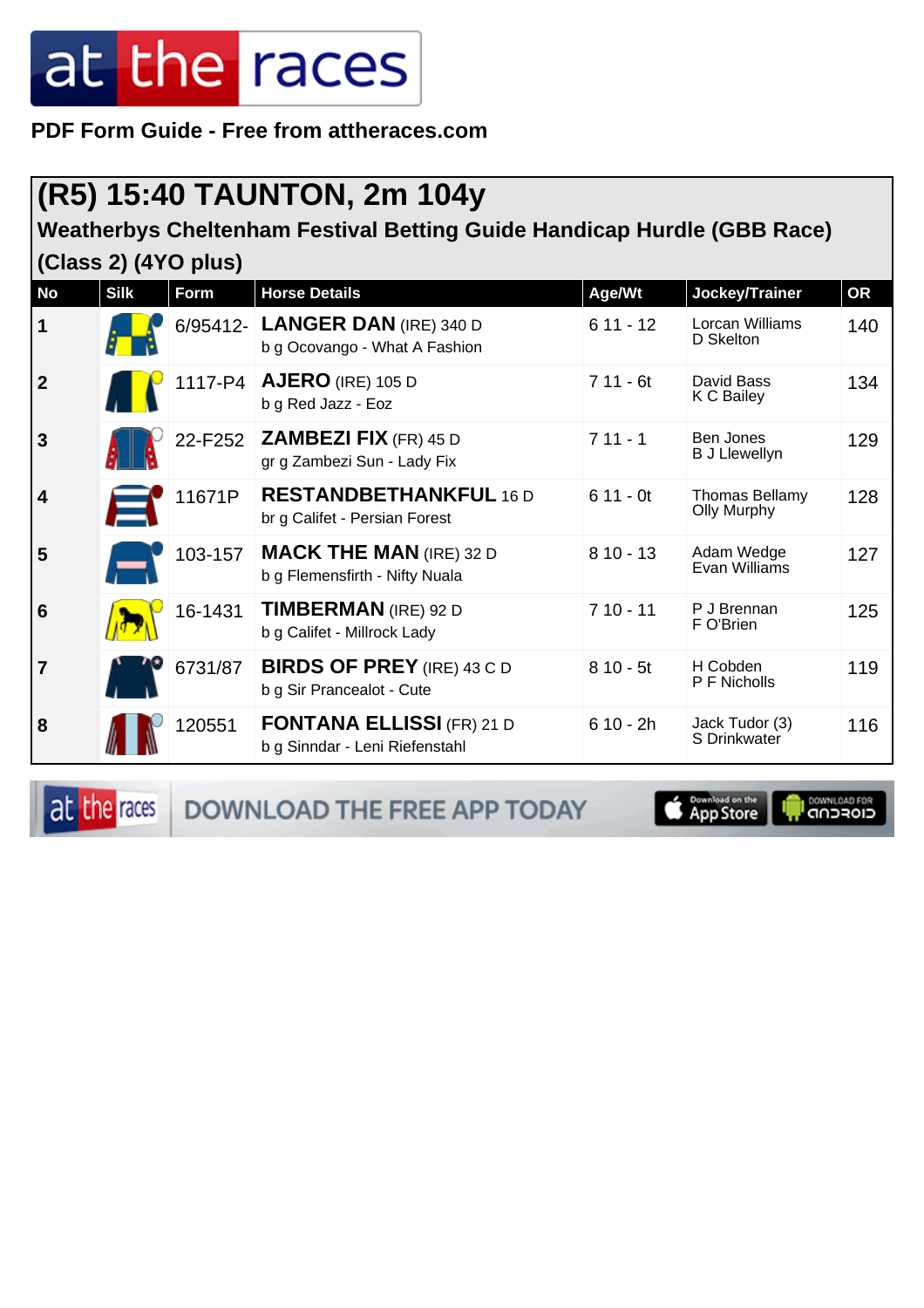**PDF Form Guide - Free from attheraces.com**

#### **(R6) 15:55 MARKET RASEN, 2m 7f 191y**

**Download The Star Sports App Now! Novices' Handicap Chase (Class 5) (5YO**

| plus)                   |             |                                       |                                                                       |                  |                                     |           |
|-------------------------|-------------|---------------------------------------|-----------------------------------------------------------------------|------------------|-------------------------------------|-----------|
| <b>No</b>               | <b>Silk</b> | Form                                  | <b>Horse Details</b>                                                  | Age/Wt           | Jockey/Trainer                      | <b>OR</b> |
| $\mathbf 1$             |             | 542/676                               | <b>FLEMINPORT</b> (IRE) 40<br>b g Flemensfirth - Geek Chic            | $912 - 6$        | Jonjo O'Neill Jr.<br>Jonjo O'Neill  | 107       |
| $\overline{2}$          |             | 537P/7                                | <b>TOAD 76</b><br>b g Shirocco - One Gulp                             | 9 11 - 12ht      | Tabitha Worsley (3)<br>Ms G Howell  | 99        |
| 3                       |             | 84P322                                | <b>AIRE VALLEY LAD 27 BF</b><br>b g Schiaparelli - Bonnie Rock        | $811 - 10b$      | Ryan Mania<br>Mrs S J Smith         | 97        |
| $\overline{\mathbf{4}}$ |             | B62212                                | <b>FELTON BELLEVUE</b> (FR) 27 BF<br>b g Kap Rock - Sister Du Berlais | 7 11 - 8tp       | Harry Bannister<br>B I Case         | 95        |
| 5                       |             | 62-9041                               | <b>JESSIE LIGHTFOOT</b> (IRE) 14 CD<br>b m Yeats - Needle Doll        | $811 - 4$        | Lilly Pinchin (5)<br>J Groucott     | 91        |
| $6\phantom{1}6$         |             | 62-F812                               | <b>ALRIGHT CHIEF (IRE) 25 D</b><br>b g Daylami - Lee Valley Native    | $1011 - 2t$      | $C$ J Todd $(3)$<br>S Allwood       | 89        |
| $\overline{7}$          |             | 5/499-5                               | <b>SIR APOLLO (IRE) 53</b><br>b g Westerner - Fieldtown               | $711 - 0$        | Jonathan England<br>S England       | 87        |
| 8                       |             | 5-77338                               | <b>GLACIER FOX 233</b><br>ch g Foxwedge - Beat Seven                  | $710 - 2$        | Daire Davis (7)<br>M C Chapman      | 75        |
| 9                       |             | 6P5-<br>0PP                           | <b>GOODWILLHUNTING (IRE) 53</b><br>b g Carlotamix - One Edge          | $710 -$<br>Ot1p1 | David England<br><b>Ryan Potter</b> | 73        |
|                         |             | Long Handicap: Goodwillhunting 9 - 10 |                                                                       |                  |                                     |           |
|                         |             |                                       |                                                                       |                  |                                     |           |

at the races

DOWNLOAD THE FREE APP TODAY

**Example of the App Store**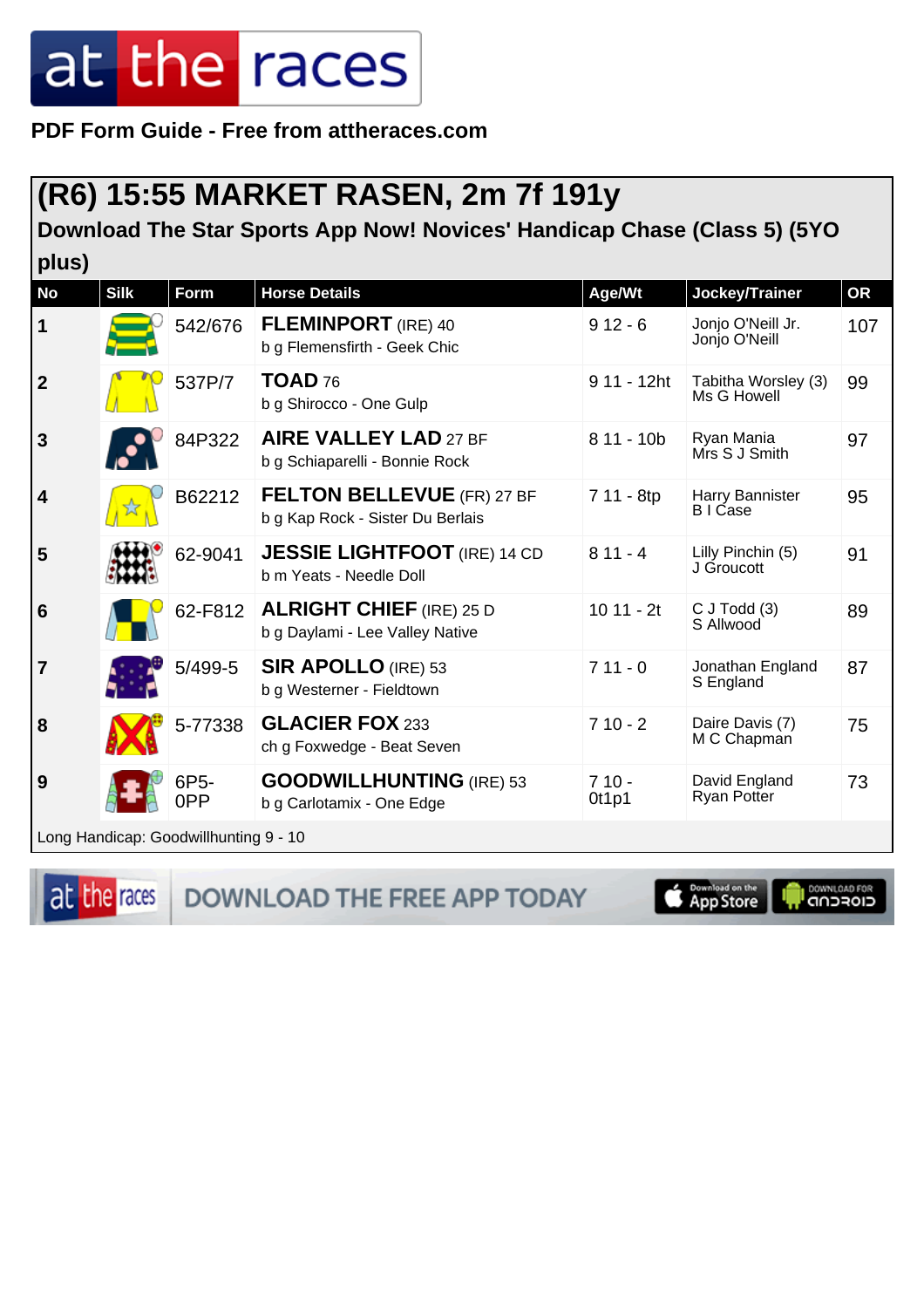PDF Form Guide - Free from attheraces.com

|                         | (R6) 16:15 TAUNTON, 2m 5f 150y |                 |                                                                                       |             |                                       |           |  |
|-------------------------|--------------------------------|-----------------|---------------------------------------------------------------------------------------|-------------|---------------------------------------|-----------|--|
| <b>No</b>               | <b>Silk</b>                    | Form            | Richard Williams Memorial Handicap Chase (Class 5) (5YO plus)<br><b>Horse Details</b> | Age/Wt      | Jockey/Trainer                        | <b>OR</b> |  |
| $\vert$ 1               |                                | 8PP-4F6         | FURKASH (FR) 20<br>b g Al Namix - Meralda                                             | $711 - 12$  | <b>Brendan Powell</b><br>C L Tizzard  | 100       |  |
| $\overline{2}$          |                                | 4-39844         | <b>FANTOMAS</b> (FR) 27<br>b g Sinndar - Trudente                                     | $611 - 10$  | Eddie Edge (10)<br>N A Twiston-Davies | 98        |  |
| $\mathbf{3}$            |                                | 5653-42         | <b>DOYANNIE</b> (IRE) 35<br>ch m Doyen - Annie May                                    | $811 - 8h$  | Lorcan Williams<br>Jack Barber        | 96        |  |
| $\overline{\mathbf{4}}$ |                                | $5/42P -$<br>39 | <b>CALARULES</b> 129 D<br>gr g Aussie Rules - Ailincala                               | 9 11 - 7tp  | Alan Johns<br>Tim Vaughan             | 95        |  |
| 5                       |                                | 540-8P          | <b>GEORDIE WASHINGTON (IRE) 68</b><br>b g Sageburg - Rathturtin Brief                 | $611 - 7p1$ | Kieren Buckley (5)<br>N J Hawke       | 95        |  |
| $6\phantom{1}6$         |                                | 671538          | <b>CARO DES FLOS (FR) 50</b><br>b g Tiger Groom - Royale Marie                        | $1011 - 3$  | <b>Thomas Bellamy</b><br>J S Smith    | 91        |  |
| $\overline{7}$          |                                | P34-54P         | <b>ARIZONA GLORY 269</b><br>gr g Universal - Phoenix City                             | $611 - 2h1$ | Adam Wedge<br>Evan Williams           | 90        |  |
| 8                       |                                | 4-97413         | <b>QUEEN OF THE COURT</b> (IRE) 25 C<br>b m Court Cave - Waydale Hill                 | $911 - 1$   | Archie Bellamy (7)<br>J G Cann        | 89        |  |
| 9                       |                                | 80-248P         | <b>ROCKHAMTOM</b> (IRE) 10<br>b g Leading Light - Glencree Rose                       | $611 - 0b$  | Bryan Carver (3)<br>A A Wintle        | 88        |  |
| 10                      |                                | 10-4167         | <b>DONT BE ROBIN</b> (IRE) 43 C<br>b g Robin Des Pres - Rainbow Times                 | 10 10 - 12p | R P McLernon<br>Mrs R Ford            | 86        |  |

at the races DOWNLOAD THE FREE APP TODAY

App Store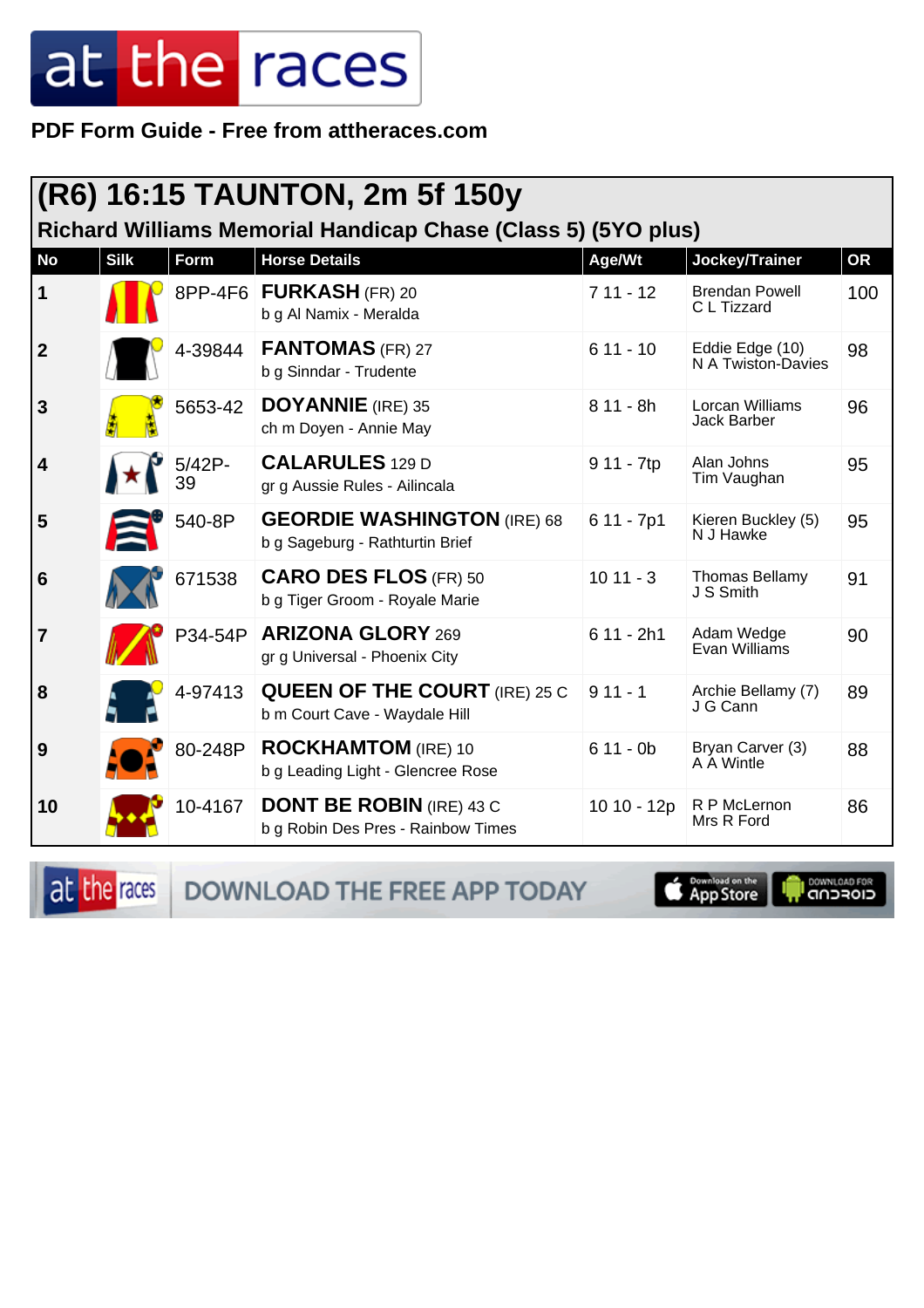**PDF Form Guide - Free from attheraces.com**

#### **(R7) 16:30 MARKET RASEN, 2m 125y**

**Read Davy Russell On starsportsbet.co.uk Open NH Flat Race (GBB Race) (Class 5) (4YO to 6YO)**

| <b>No</b>               | <b>Silk</b> | Form    | <b>Horse Details</b>                                                  | Age/Wt     | Jockey/Trainer                     | <b>OR</b> |
|-------------------------|-------------|---------|-----------------------------------------------------------------------|------------|------------------------------------|-----------|
| $\vert$ 1               |             | $251 -$ | <b>SHANTOU'S MELODY (IRE) 316</b><br>b g Shantou - Glens Melody       | $611 - 9$  | Jonjo O'Neill Jr.<br>Jonjo O'Neill |           |
| $\overline{\mathbf{2}}$ |             | $4 - 5$ | <b>CABHFUILFUNGI (IRE) 74</b><br>b g Mahler - Maggie Andy             | $611 - 2t$ | J Nailor (3)<br>J Groucott         |           |
| 3                       |             | 30      | <b>DOYOUKNOWWHATIMEAN 67</b><br>b g Martaline - Knar Mardy            | $511 - 2$  | Harry Skelton<br>D Skelton         |           |
| $\vert$ 4               |             | 9       | <b>GRAND MARIO (FR) 46</b><br>ch g Nom De D'la - Nina La Belle        | $511 - 2$  | Callum Bewley<br>P D Niven         |           |
| 5                       |             | 52-43   | <b>SPANISH PRESENT (IRE) 44</b><br>b g Presenting - Sesenta           | $611 - 2$  | <b>B S Hughes</b><br>M Keighley    |           |
| 6                       |             |         | <b>CLAIRE AS MUD</b><br>b m Getaway - Luna Nuova                      | $510 - 9$  | Jack Quinlan<br>Amy Murphy         |           |
| 17                      |             |         | <b>WALK IN THE STARS (IRE) 12</b><br>b m Walk In The Park - Chirouble | $510 - 9$  | Fergus Gregory<br>Mrs C A Dunnett  |           |
| 8                       |             |         | <b>ERIGMOOR</b><br>ch g Schiaparelli - Milliegait                     | $410 - 4$  | C Gethings<br>Stuart Edmunds       |           |

at the races

**DOWNLOAD THE FREE APP TODAY** 

**S** Download on the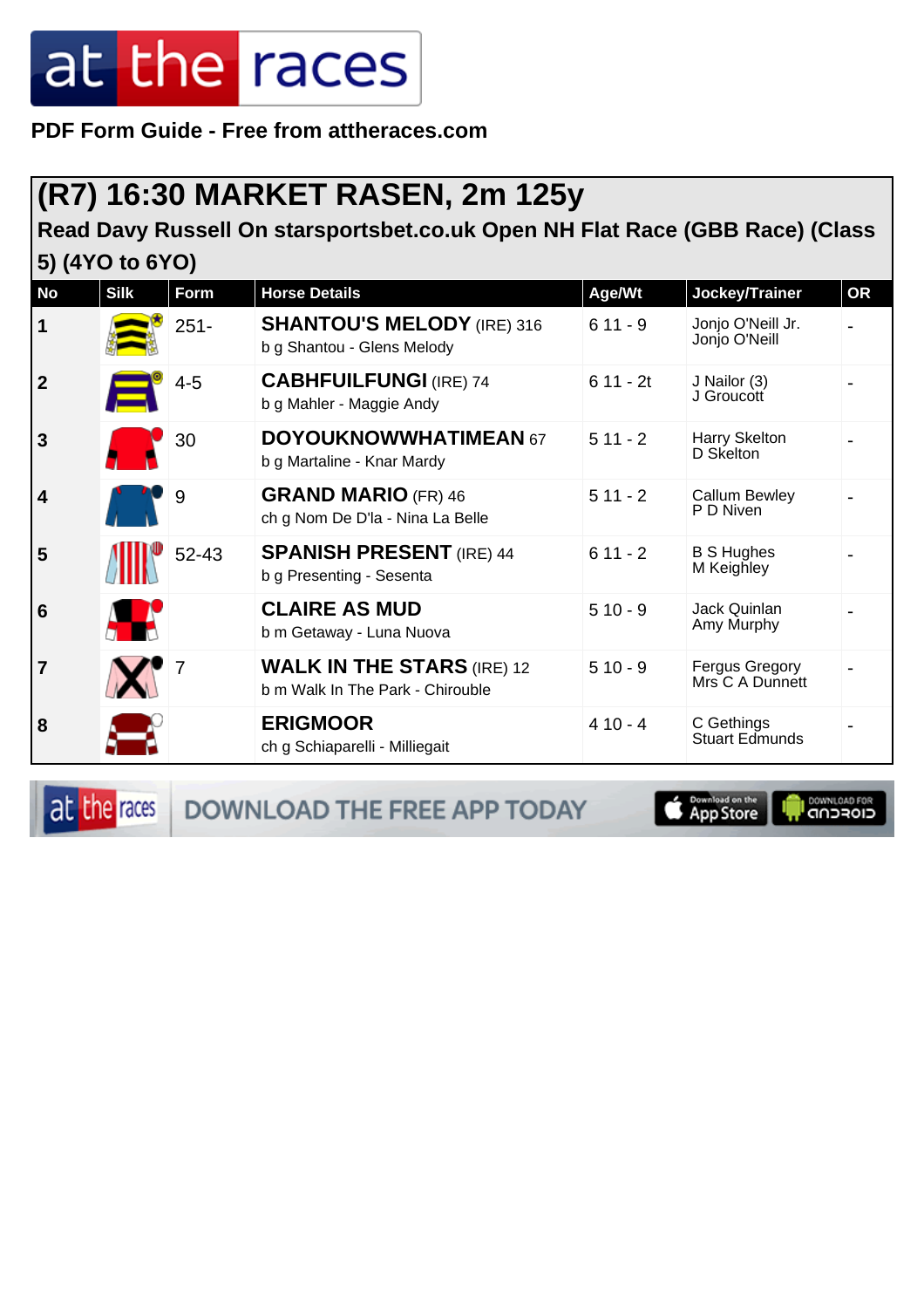#### **PDF Form Guide - Free from attheraces.com**

|                         | (R7) 16:40 NAVAN, 3m               |              |                                                                     |                              |                                      |           |  |  |
|-------------------------|------------------------------------|--------------|---------------------------------------------------------------------|------------------------------|--------------------------------------|-----------|--|--|
|                         |                                    |              | Gibney's Handicap Chase (Class) (5YO plus)                          |                              |                                      |           |  |  |
| <b>No</b>               | <b>Silk</b>                        | Form         | <b>Horse Details</b>                                                | Age/Wt                       | Jockey/Trainer                       | <b>OR</b> |  |  |
| 1                       |                                    | 067026       | <b>RAGNAR LODBROK 28 BF</b><br>b g Fame And Glory - Justamemory     | 7 11 - 12b                   | J B Foley (5)<br>G Elliott           | 121       |  |  |
| $\overline{\mathbf{2}}$ |                                    | 054659       | <b>RAILWAY HURRICANE 23 D</b><br>b g Perugino - Rose Earley         | $711 - 12t$                  | K M Donoghue<br><b>G P Cromwell</b>  | 121       |  |  |
| $\mathbf{3}$            |                                    | 176874       | <b>AGENT BORU 28 D</b><br>b g Brian Boru - Agent Scully             | $1111 - 9$                   | D J O'Keeffe<br>T Gibney             | 118       |  |  |
| $\boldsymbol{4}$        |                                    | 132-PP1      | <b>WISHMOOR 55</b><br>br g Winged Love - Presentingatdawn           | 12 11 - 9p                   | R A Doyle<br>J F Levins              | 118       |  |  |
| 5                       |                                    | 317-P34      | <b>ENVOL PIERJI (FR) 53 D</b><br>g g Martaline - Playa Pierji       | 8 11 - 7tp                   | S D Torrens<br>Miss E Doyle          | 116       |  |  |
| $6\phantom{1}6$         |                                    | 652-673      | <b>CALL THE TUNE 23</b><br>b g Gold Well - Galshan                  | $811 - 6$                    | S F O'Keeffe<br><b>Barry Connell</b> | 115       |  |  |
| $\overline{7}$          |                                    | 040657       | <b>THUNDEROSA 28 D</b><br>b g Westerner - Montanara                 | 10 11 - 6v1t                 | J J Slevin<br>Dermot McLoughlin      | 115       |  |  |
| 8                       |                                    | 36-7732      | <b>DUBAI DEVILS 28 D</b><br>b g Dubai Destination - Saddlers Leader | 11 11 - 5p                   | M M McDonagh (7)<br>P Stafford       | 114       |  |  |
| 9                       |                                    | 842141       | <b>HANDSWORTH 23 C</b><br>b g Jeremy - Princess's Choice            | $711 - 5p$                   | L P Dempsey<br>J P Dempsey           | 114       |  |  |
| 10                      |                                    | 0-00724      | <b>CONQUREDALOFEUROPE 13 BF</b><br>b g Presenting - Sleepless Eye   | $711 - 2b$                   | S Fitzgerald (5)<br>J Motherway      | 111       |  |  |
| 11                      |                                    | 3P2U/U<br>6  | <b>AHERLOW 37 D</b><br>b g Oscar - Inchagreine                      | $1010 -$<br>13 <sub>bt</sub> | H Morgan (3)<br>H de Bromhead        | 108       |  |  |
| 12                      |                                    | PF/1011      | <b>ALL CLASS</b> (FR) 66 C<br>b m Zanzibari - Ginger Bazouka        | $710 - 12$                   | D F O'Regan<br>Ronan McNally         | 107       |  |  |
| 13                      |                                    | 6/9F3-<br>27 | <b>NEVER OFF DUTY 31 D BF</b><br>ch g Beneficial - Carrowmore Queen | $1010 - 7$                   | M P Walsh<br>R Tyner                 | 102       |  |  |
| 14                      |                                    | 811114       | <b>SCHOOL LANE 24 D</b><br>b g Winged Love - Mangan Monte           | $910 - 5$                    | Sam Ewing<br>L Lennon                | 100       |  |  |
| 15                      |                                    | PPPP07       | <b>KILCASEY GOLD 12</b><br>b g Le Fou - Annie Be Quick              | $710 - 0b$                   | C M Quirke (7)<br>P J Gilligan       | 95        |  |  |
|                         | Long Handison: Kilogeou Cold 0 - 2 |              |                                                                     |                              |                                      |           |  |  |

<sub>-</sub>ong Handicap: Kilcasey Gold 9

at the races

DOWNLOAD THE FREE APP TODAY

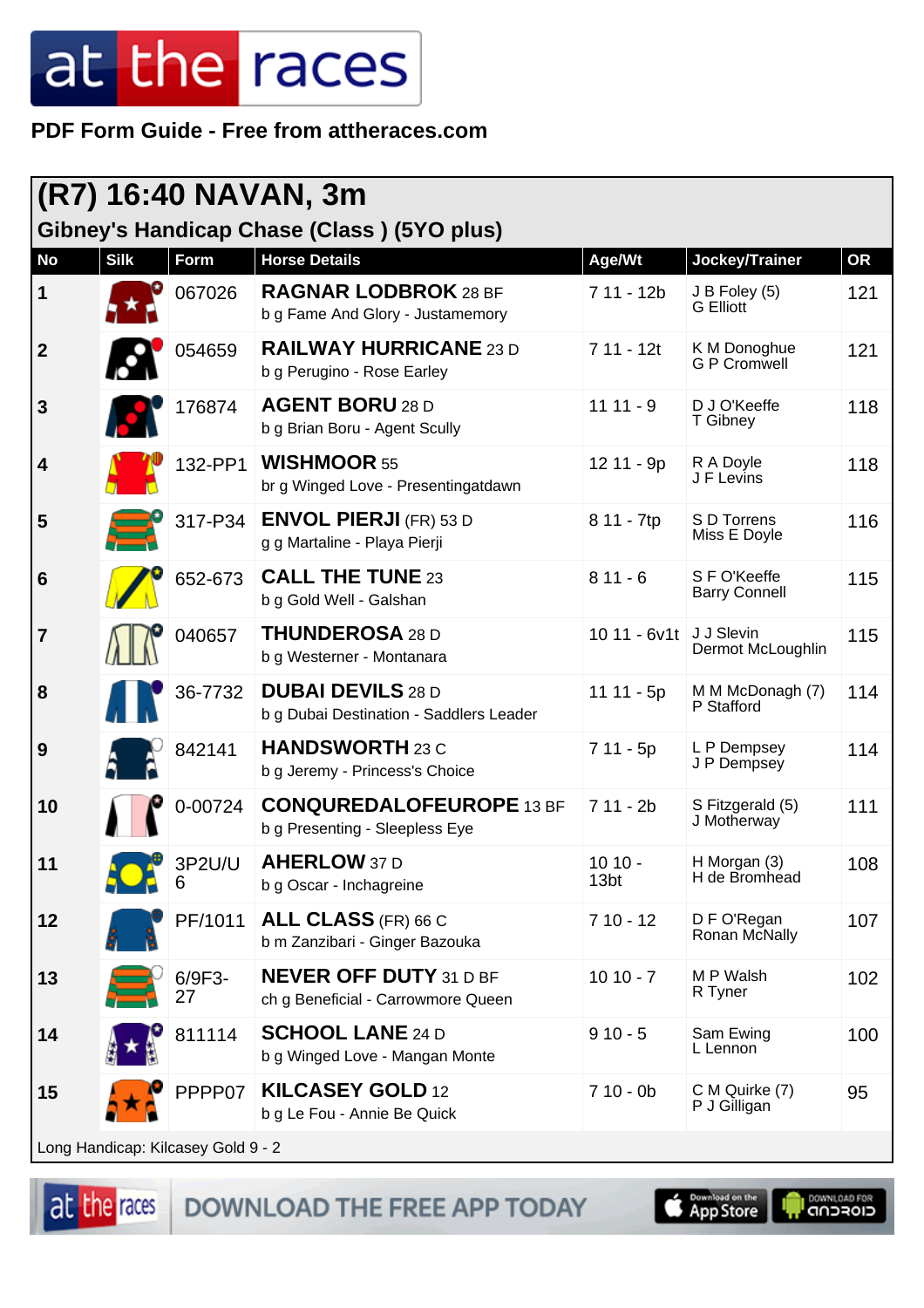#### PDF Form Guide - Free from attheraces.com

| (R1) 17:00 SOUTHWELL (A.W.), 4f 214y |             |         |                                                                      |             |                                                |           |  |
|--------------------------------------|-------------|---------|----------------------------------------------------------------------|-------------|------------------------------------------------|-----------|--|
|                                      |             |         | Read Katie Walsh On Betway Insider Handicap (Class 6) (4YO plus)     |             |                                                |           |  |
| No(Dr)                               | <b>Silk</b> | Form    | <b>Horse Details</b>                                                 | Age/Wt      | Jockey/Trainer                                 | <b>OR</b> |  |
| 1(11)                                |             | 8300-27 | <b>EEH BAH GUM (IRE) 12 D</b><br>b g Dandy Man - Moonline Dancer     | $79 - 7b1$  | Kevin Stott<br>K A Ryan                        | 58        |  |
| 2(2)                                 |             | 9-52419 | <b>COOL SPIRIT 11 CD</b><br>b g Swiss Spirit - Marmot Bay            | $79 - 6h$   | Marco Ghiani<br>D C Griffiths                  | 57        |  |
| 3(4)                                 |             | 060-031 | <b>BRANDY STATION</b> (IRE) 11 CD<br>b g Fast Company - Kardyls Hope | 79 - 5p     | Zak Wheatley (5)<br>Mrs L Williamson           | 56        |  |
| 4(1)                                 |             | 4621-07 | $ACES$ (IRE) 21 D<br>b g Dark Angel - Cute Ass                       | $109 - 5bt$ | <b>Connor Beasley</b><br><b>Charlie Wallis</b> | 56        |  |
| 5(3)                                 |             | 16037-5 | <b>SAN JUAN (IRE) 25 CD</b><br>b g Tagula - Bigasiwannabe            | $59 - 1t$   | Josephine Gordon<br>Mark Loughnane             | 52        |  |
| 6(10)                                |             | 7-54471 | <b>LOUIS TREIZE (IRE) 11 CD</b><br>ch g Slade Power - Black Rodded   | $69 - 0$ ht | D C Costello<br>Rebecca Menzies                | 51        |  |
| 7(8)                                 |             | 886-000 | <b>GOSSIP 11 CD</b><br>b m Exceed and Excel - Al Sharood             | $58 - 10b1$ | Jack Duern (3)<br>S Dixon                      | 47        |  |
| 8(5)                                 |             | 8767-43 | <b>LORNA COLE (IRE) 28 D</b><br>gr m Lethal Force - Suedehead        | $68 - 9v$   | Hollie Doyle<br><b>Charlie Wallis</b>          | 46        |  |
| 9(7)                                 |             | 4730-98 | <b>CAMPACHOOCHOO (IRE) 28 D</b><br>b f Kodi Bear - Divert            | $48 - 8p1$  | Georgia Dobie (3)<br>Robyn Brisland            | 45        |  |
| 10(6)                                |             | 9-48250 | <b>MOVEONUP</b> (IRE) 11 CD<br>gr g Zebedee - Emma Dora              | $68 - 8b$   | Molly Gunn (7)<br>Miss Gay Kelleway            | 45        |  |
| 11(9)                                |             | 3805-08 | <b>CHARLEMAINE</b> (IRE) 19 D<br>b g War Command - Newyearresolution | $58 - 8b$   | <b>KTO'Neill</b><br>N Mechie                   | 45        |  |

at the races

DOWNLOAD THE FREE APP TODAY

**S** Download on the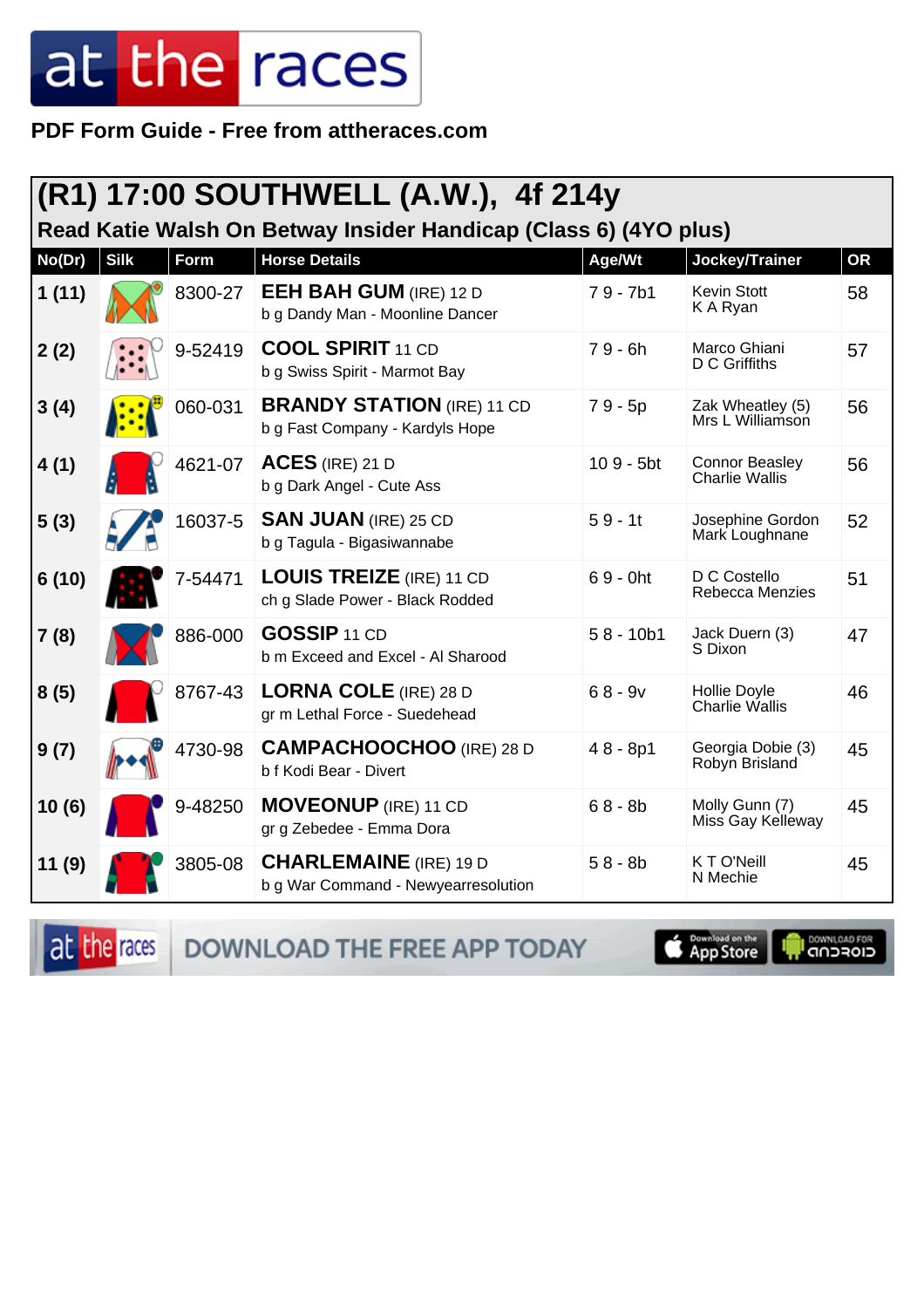**PDF Form Guide - Free from attheraces.com**

| (R8) 17:15 NAVAN, 1m 7f 170y<br>Paddy Flood Memorial (Pro/Am) Flat Race (Class) (5YO to 7YO) |             |                |                                                                    |             |                                       |           |  |
|----------------------------------------------------------------------------------------------|-------------|----------------|--------------------------------------------------------------------|-------------|---------------------------------------|-----------|--|
| <b>No</b>                                                                                    | <b>Silk</b> | Form           | <b>Horse Details</b>                                               | Age/Wt      | Jockey/Trainer                        | <b>OR</b> |  |
| 1                                                                                            |             | 9P             | AL ULAA (GB) 236<br>g g Muhaarar - Majmu                           | $512 - 0$   | Mr C G Ryan (7)<br>Denis Hogan        |           |  |
| $\mathbf{2}$                                                                                 |             | P <sub>9</sub> | <b>BALLYGLASS BEAUTY 44</b><br>b g Westerner - Rathsallagh Gift    | $612 - 0$   | P J Cawley (7)<br>K A Heffernan       |           |  |
| 3                                                                                            |             | 16             | <b>DESERTMORE HOUSE 23</b><br>b g Court Cave - Swinley Bottom      | $712 - 0t1$ | Mr J Reddington (7)<br>M Brassil      |           |  |
| 4                                                                                            |             | 5              | <b>FROM THE ASHES 28</b><br>b g Ocovango - Ballinacraig            | $512 - 0$   | Mr R W Barron (7)<br>C Byrnes         |           |  |
| 5                                                                                            |             | R              | <b>GARDENER</b> (FR) 297<br>b g Dragon Dancer - Alliance Doree     | $612 - 0$   | Mr E P O'Brien (7)<br>Johnny C Hurley |           |  |
| 6                                                                                            |             | 932            | <b>GOLDEN DE COEUR (FR) 85 BF</b><br>b g Racinger - Polka De Coeur | $612 - 0$   | Mr B Finn $(7)$<br>Colin Bowe         |           |  |
| 7                                                                                            |             | 16             | <b>HARTUR D'ARC (FR) 31</b><br>b g Diamond Boy - Altesse D'arc     | $512 - 0$   | Mr D G Lavery (3)<br>T Gibney         |           |  |
| 8                                                                                            |             | 3              | <b>KIKI BADGER 57</b><br>b g Ask - Haraqaan                        | $612 - 0$   | Mr J Dunne (7)<br>Anthony McCann      |           |  |
| 9                                                                                            |             | 3              | <b>KLARC KENT</b> (FR) 52<br>b g Spanish Moon - Kryptonie          | $612 - 0$   | Miss J Townend (5)<br>W P Mullins     |           |  |
| 10                                                                                           |             | 3              | <b>LANDRAKE</b> (GB) 58<br>b g Martaline - Gabriella Rose          | $512 - 0$   | Mr J J Codd<br><b>G</b> Elliott       |           |  |
| 11                                                                                           |             |                | <b>MADMANSGAME</b> (GB) 72<br>b g Blue Bresil - Grainne Ni Maille  | $512 - 0$   | Mr P W Mullins<br>W P Mullins         |           |  |
| 12                                                                                           |             | 00-0823        | <b>MEMORIES NEVER DIE 21</b><br>ch g Shirocco - Sweetness Herself  | $612 - 0$   | Mr C P Millar (7)<br>Nigel Slevin     |           |  |
| 13                                                                                           |             |                | <b>RANGER BILLY</b><br>b g Westerner - Lady Nelson                 | $612 - 0$   | Mr J C Barry (5)<br>David Bergin      |           |  |
| 14                                                                                           |             | U6-8           | <b>BUTTY O BRIEN 31</b><br>b m Mustameet - Starry Lady             | $611 - 7$   | Mr H C Swan (7)<br>Patrick Magee      |           |  |
| 15                                                                                           |             |                | <b>GO LASSIE GO</b><br>b m Yeats - Lilly Orpen                     | $611 - 7$   | N J Ryan (7)<br>J G Cosgrave          |           |  |

DOWNLOAD THE FREE APP TODAY at the races

**I** DOWNLOAD FOR **Example of the App Store**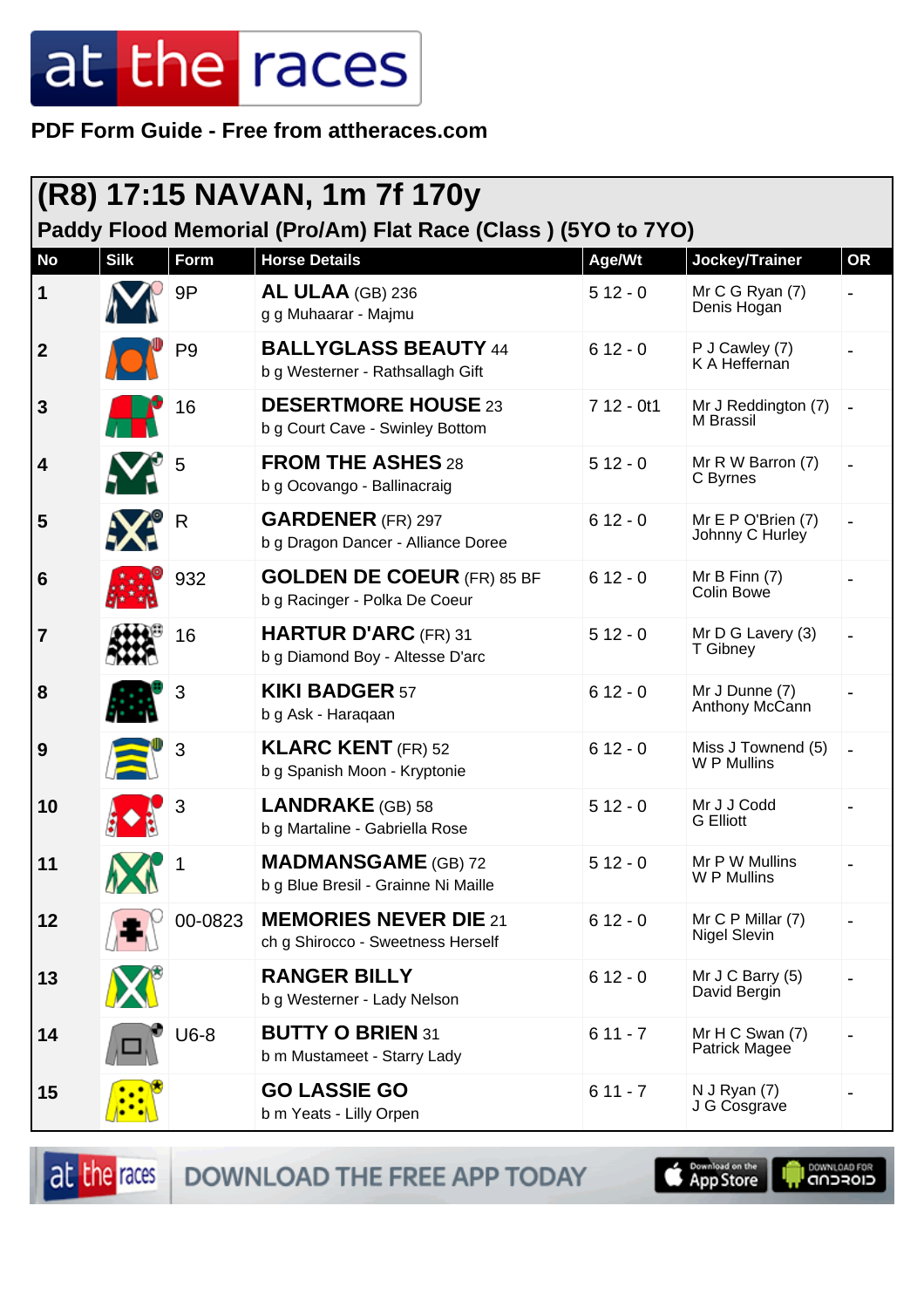**PDF Form Guide - Free from attheraces.com**

### **(R2) 17:30 SOUTHWELL (A.W.), 4f 214y**

**Betway Selling Stakes (Class 5) (4YO plus)**

| No(Dr) | <b>Silk</b> | Form    | <b>Horse Details</b>                                      | Age/Wt     | Jockey/Trainer                     | <b>OR</b> |
|--------|-------------|---------|-----------------------------------------------------------|------------|------------------------------------|-----------|
| 1(2)   |             | 06-9436 | <b>SCALE FORCE 14 CD</b><br>gr g Lethal Force - Alectrona | $610 - 0b$ | David Probert<br>Miss Gay Kelleway | 65        |
| 2(4)   |             | 908-966 | <b>STORM OVER (IRE) 12 D</b><br>b g Elnadim - Stormy View | $89 - 6v$  | Joanna Mason (3)<br>Phillip Makin  | 56        |
| 3(3)   |             | 1626-21 | <b>DESERT LIME 36</b><br>b f Sepoy - Scallop              | 49 - 5tp   | Hollie Doyle<br>George Boughey     | 63        |
| 4(1)   |             | 05-6909 | <b>ELEKTRONIC</b> (IRE) 8<br>b g Kodiac - Elektra Marino  | $49 - 0b1$ | Frederick Larson (5)<br>M Appleby  | 52        |

|  | <b>at the races</b> DOWNLOAD THE FREE APP TODAY | <b>Examples on the Europe State of App Store Inc.</b> |  |
|--|-------------------------------------------------|-------------------------------------------------------|--|
|--|-------------------------------------------------|-------------------------------------------------------|--|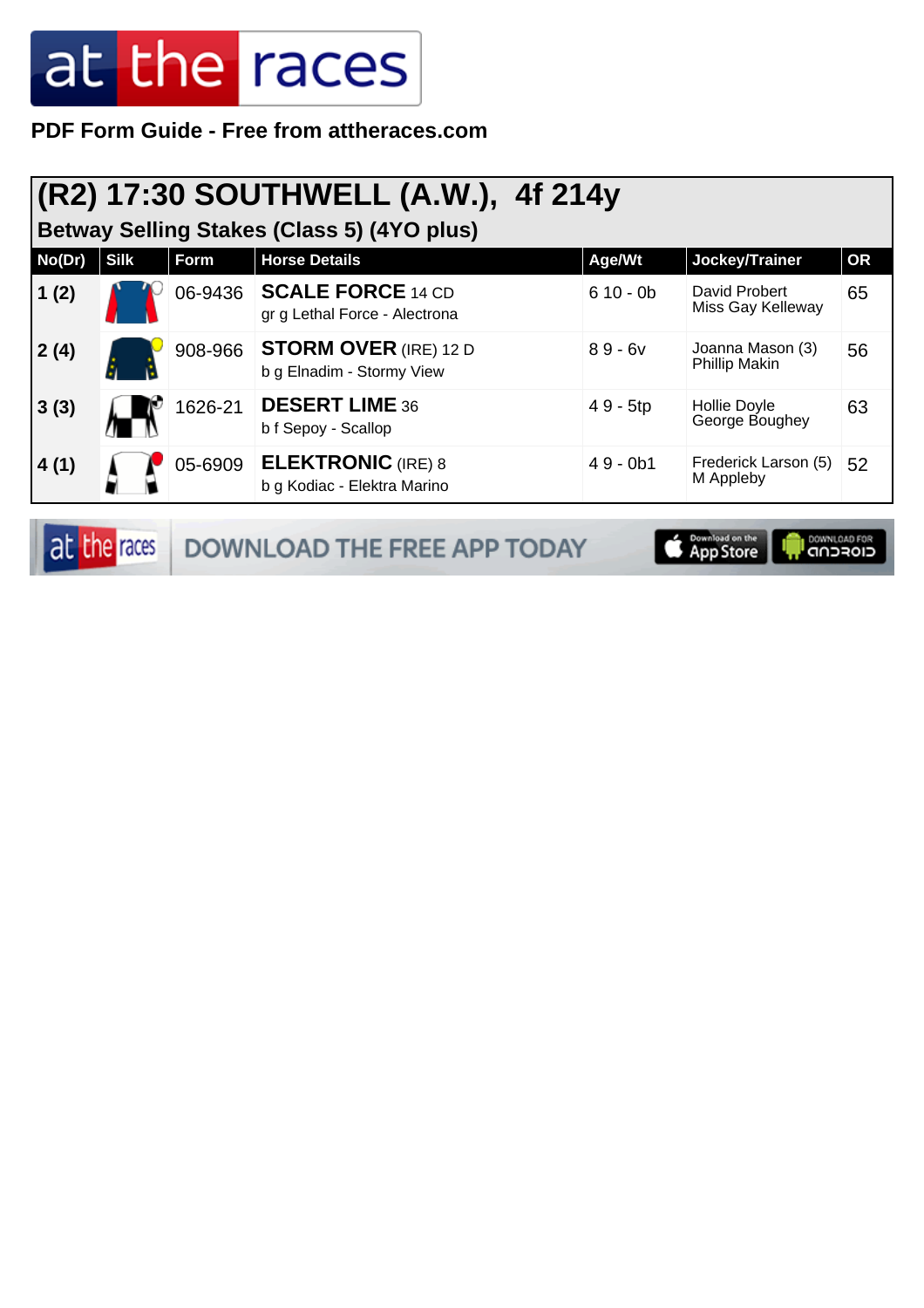**PDF Form Guide - Free from attheraces.com**

### **(R3) 18:00 SOUTHWELL (A.W.), 4f 214y**

**Betway Handicap (Class 2) (4YO plus)**

| No(Dr) | <b>Silk</b> | Form                           | <b>Horse Details</b>                                                       | Age/Wt    | Jockey/Trainer                       | <b>OR</b> |
|--------|-------------|--------------------------------|----------------------------------------------------------------------------|-----------|--------------------------------------|-----------|
| 1(2)   |             | 511-558                        | <b>KING OF STARS (IRE) 25 CD</b><br>gr g Starspangledbanner - Glowing Star | $59 - 7p$ | Alistair Rawlinson<br>M Appleby      | 98        |
| 2(1)   |             | 32012-2                        | <b>ZARZYNI</b> (IRE) 26 BF<br>b g Siyouni - Zunera                         | $59 - 5$  | <b>Connor Beasley</b><br>T D Barron  | 96        |
| 3(4)   |             | 2733-17                        | <b>CAROLINE DALE 10 CD</b><br>b f Lethal Force - Stepping Out              | $49 - 3$  | Laura Pearson (3)<br>David Loughnane | 94        |
| 4(6)   |             | 83120-3                        | <b>DIGITAL</b> (IRE) 26 D<br>b g Kodi Bear - Notte Illuminata              | $48 - 13$ | <b>Kevin Stott</b><br>K A Ryan       | 90        |
| 5(5)   |             | 4536-24                        | LIHOU 19 D BF<br>ch g Mayson - Kodiac Island                               | $68 - 3$  | Hollie Doyle<br>P D Evans            | 80        |
| 6(3)   |             | 49-7123                        | FINE WINE (FR) 9 CD<br>b g Dream Ahead - Mulled Wine                       | $58 - 2b$ | Jack Duern (3)<br>S Dixon            | 79        |
|        |             | Long Handicap: Fine Wine 8 - 0 |                                                                            |           |                                      |           |

at the races DOWNLOAD THE FREE APP TODAY App Store **DOWNLOAD FOR**